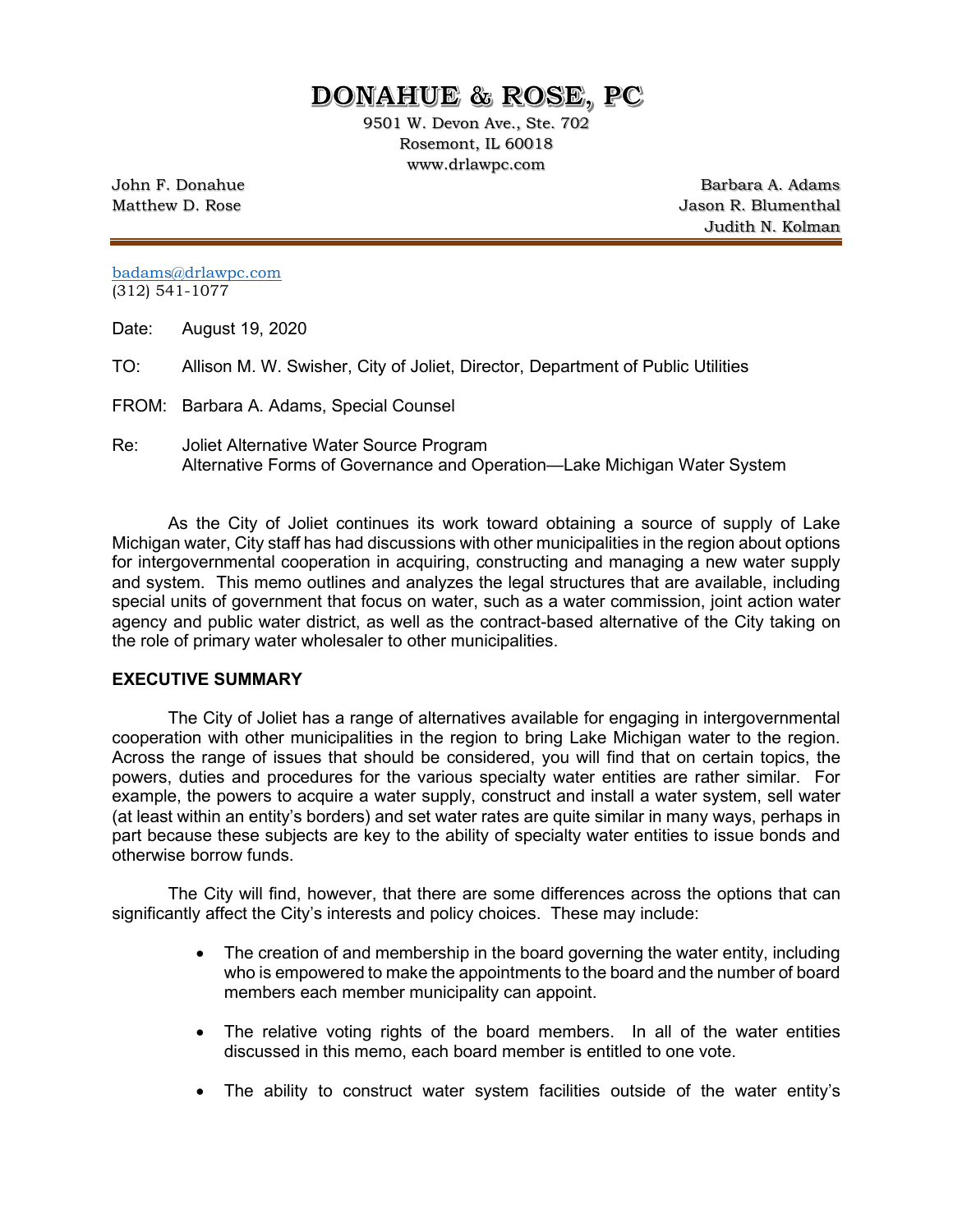boundaries. Since there is no water supply source immediately proximate to the City limits, the ability to construct sufficient facilities to connect to a water supply source will be important.

- The ability to provide water service outside of the territory of the water entity's boundaries. Some entities allow service outside of the entity's territory, while others largely prohibit it or allow it only with consent of nearby municipalities.
- The ability to issue general obligation bonds, including the ability to impose a tax, such as sales or property tax, to provide for repayment of those bonds. This can be useful in the early stages of development of a water system, when the receipt of water system revenues will not occur for a longer period of time.
- The ability to acquire the rights in land necessary to construct and install the water system facilities. The power of eminent domain is important, and all but the joint action water agency have this direct power. The right to use highways for water system facilities is also important, and neither the joint action water agency on its own nor the City have this power.

Depending on the City's desired options, some changes to existing statutes may be required. These will need to be reviewed with other participating municipalities as well as presented to the General Assembly to gain support and approval.

In addition, the existing Public Water Commission may provide a vehicle for the pursuit of a Lake Michigan water supply, if the members of that Commission wish to move in that direction. In the alternative, the existing PWC can continue to exist and pursue the Kankakee River water option, or various members can withdraw if they wish. If all members withdraw, the Public Water Commission would be dissolved.

## **I. TYPES OF WATER ENTITIES AND THEIR FEATURES**

To establish a new unit of government for governance and operation of a water source of supply and water system, a variety of topics should be considered in order to determine the best structure to address the primary concerns. Illinois statutes contain four major types of water entities:

- the public water district ("PWD"), governed by the Public Water District Act, 70 ILCS 3705/0.01 *et seq.;*
- the joint action water agency ("JAWA"), governed by Section 3.1 of the Intergovernmental Cooperation Act, 5 ILCS 220/3.1;
- the water commission ("WC"), governed by Division 135 of Article 11 of the Illinois Municipal Code, 65 ILCS 5/11-135; and
- the county water commission ("CWC"), governed by both Division 135 of Article 11 of the Illinois Municipal Code, 65 ILCS 5/11-135, and the Water Commission Act of 1985, 70 ILCS 3720/0.001 *et seq*.

Information on key features of each type are included in the table accompanying this memo, entitled "Comparisons of Types of Water Entity Organizations Under Illinois Law." The discussion below describes how a range of topics are addressed for each type of entity, to assist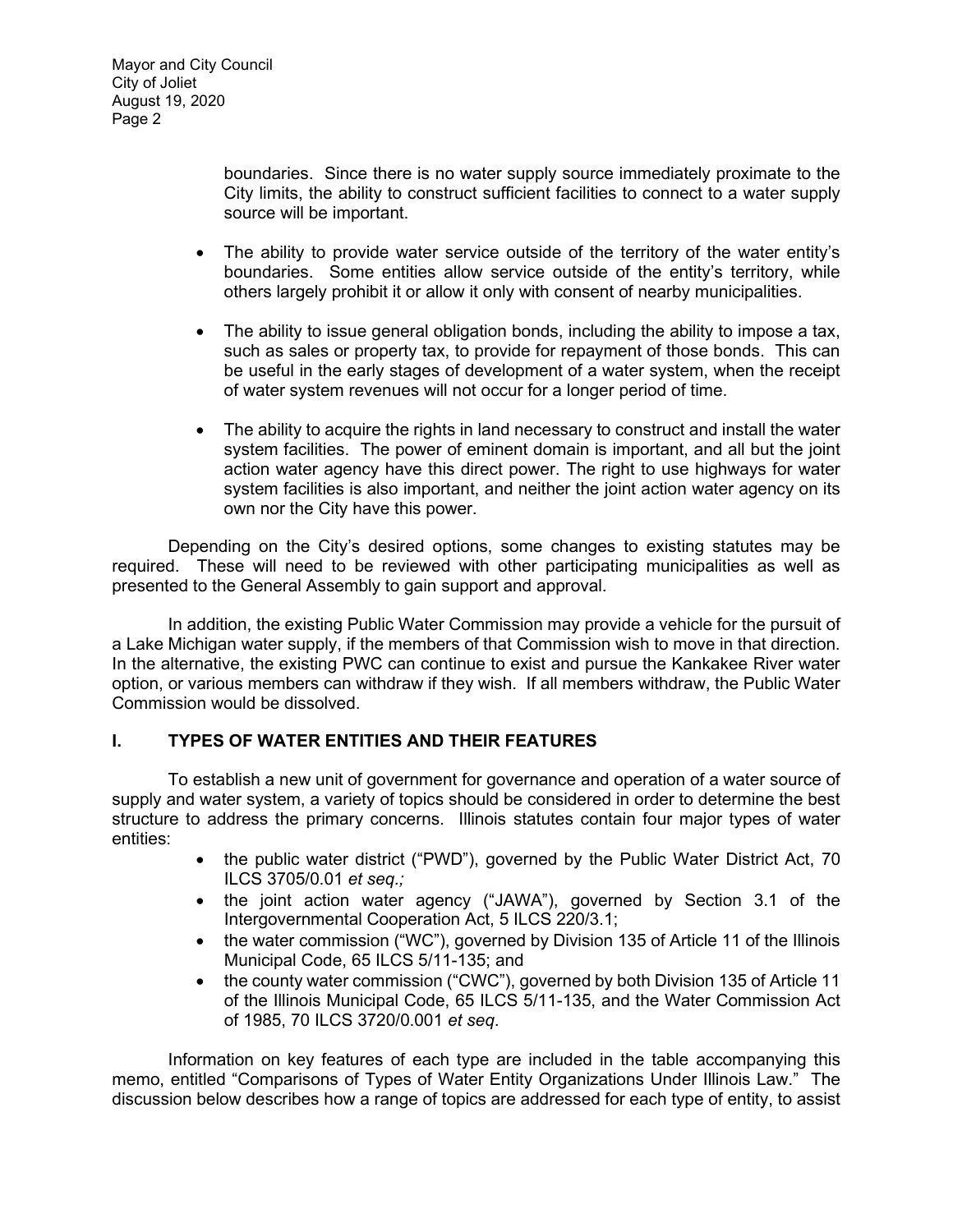in making comparisons of the features that are most important to the City. The alternative of the City of Joliet serving as a wholesale water provider is also discussed.

## A. Creation of Water Entities; Members

PWDs, JAWAs, WCs and CWCs are each considered a separate unit of government under Illinois law. Each is created through a different type of process, and some can be created more quickly than others.

The only entity created through the judicial system is the PWD, which is created by a referendum of the voters in the proposed PWD after the court finds that a petition to create a PWD meets the standards of the Public Water District Act, 70 ILCS 3705/0.01 *et seq.* PWDs do not have "members." The PWD must have a contiguous land area with a population not more than 500,000. This is likely to be the longest process for creating a water entity.

JAWAs are created through approval of an intergovernmental agreement by its members, which can be municipal corporations, counties, townships (in counties under 700,000 population), PWDs, and state universities. 5 ILCS 220/3.1(a).

WCs and CWCs are created when municipal corporations and other water commissions each adopt an ordinance or resolution to jointly acquire or construct and operate a waterworks system and/or common source of supply. 65 ILCS 5/11-135-2. Each municipal corporation or water commission passing such an ordinance or resolution is a member of the WC or CWC.

If the City decides to become a wholesale provider of water to other communities, no special entity structure is required; the legal relationship will be established by the water purchase and sale contract between the City and the customer municipality.

## B. Governing Bodies; Voting

Appointments of members of the governing boards of these entities occur in different ways, and this can affect the extent of influence and control each participant may have in the different types of entities. In all of the entities described in this memo, each member of the governing body has one vote. However, the composition of the governing board may not be limited to the members of the entity. For example, the standard WC includes a county representative, and a CWC has a board with both county and municipal appointees.

PWDs are governed by a board of trustees, typically with seven members. If the PWD is not located in a single township or municipality but instead is in one or more counties, the trustees are appointed: (1) if the PWD is located in a single county, by the presiding officer of the county board with advice and consent of the county board; or (2) if the PWD is located in more than one county, trustees who reside in each county are to be proportionately selected by the county presiding officers and county boards of each county, with the proportion based on the number of residents in each county to the total number of residents in the PWD. Election of trustees by the voters can be approved by a referendum of the voters in a PWD. PWD trustees serve five-year terms and each trustee has one vote. Officers of the PWD board are elected by the PWD trustees.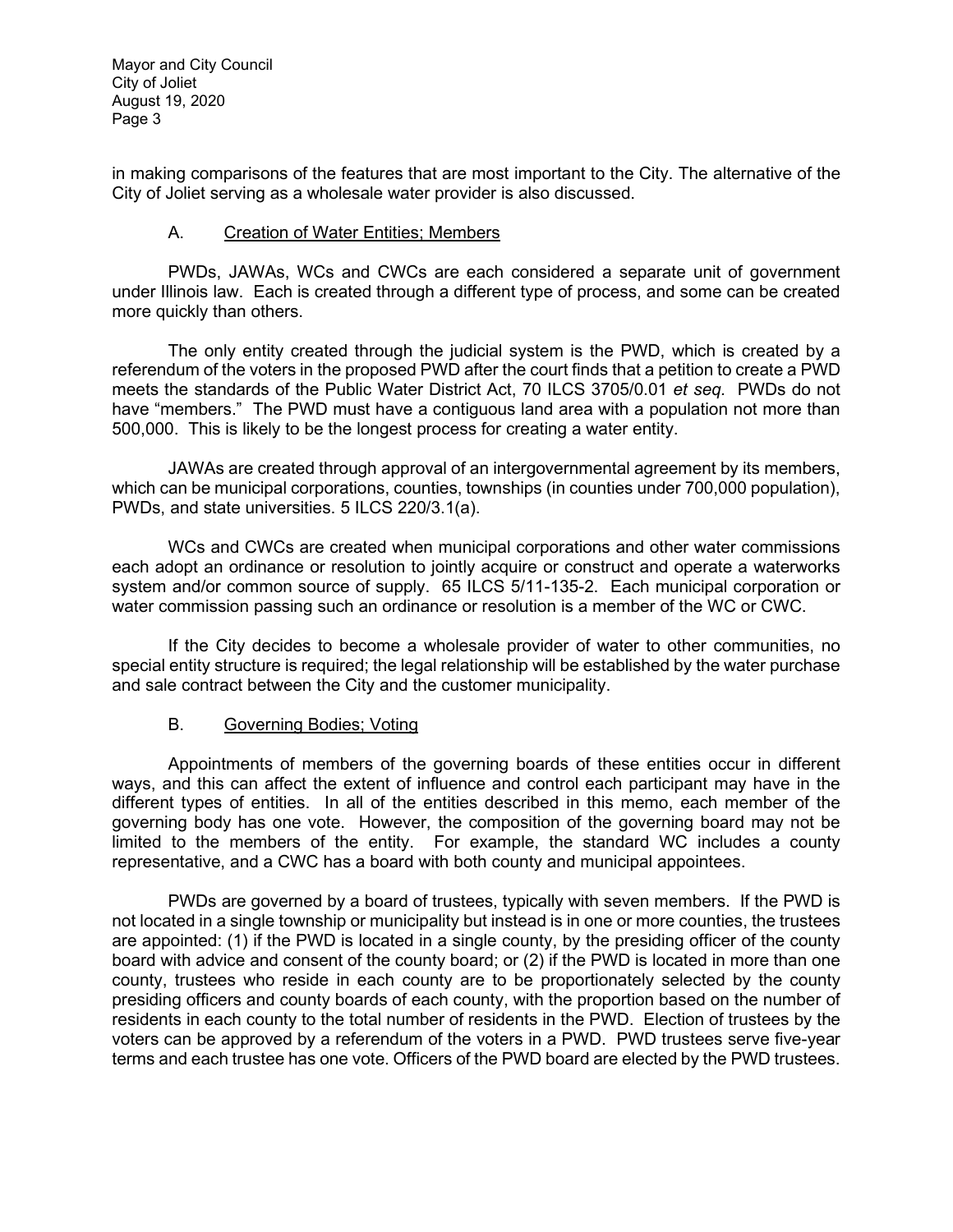JAWAs are governed by a board of directors that is largely made up of elected officials. For new JAWAs (created after August 24, 2018), each member appoints a director by ordinance. That director is to be appointed from the following officials, depending on the type of entity is making the appointment:

- Municipalities: Mayor/President or elected member of corporate authorities or another elected official.
- PWDs: Chairman or elected member of board or another elected official.
- Counties: County board chairman, chief executive officer, county board member appointed by County board chairman, or another elected official.
- Townships: Supervisor or elected member of corporate authorities or another elected official.
- State universities: an appointee.

Each director has one vote. The intergovernmental agreement creating the JAWA provides for the term of each director, and can authorize appointment of alternate directors for all members other than state universities. The board elects its own officers.

JAWAs can also provide for an executive committee and establish its powers and duties in the intergovernmental agreement. Typically, this committee has a more administrative or managerial focus, while the board of directors sets policy direction. Each member may appoint a municipal manager or other elected or appointed official to the executive committee.

WCs are governed by a board of commissioners. Each member municipality or water commission appoints one commissioner. In addition, one commissioner is appointed by the County Board chairman for the county in which the major part of the water works of the commission are (or will be) located. Commissioners must be from the following categories:

- Municipalities: an elector, chief administrator, member of the governing body, municipal officer or employee, appointed by Mayor/President with approval of corporate authorities.
- Water commissions: appointed by water commission board.
- Counties: an elector in the County, member of the county governing board or a county officer or employee, appointed by presiding officer of the county board with advice and consent of county board.

Each commissioner has one vote and serves a six-year term; terms are staggered by lot when the commission is formed. The board elects its own officers.

CWCs are also governed by a board of commissioners. However, the Water Commission Act of 1985, which governs DuPage Water Commission, changes the composition and appointment of the board from that of the standard WC. Two commissioners are appointed from each county board district: one by the county board chairman with advice and consent of the county board, and one elected by the mayors of municipalities having their greatest percentage of population residing within the district. The mayors in each county board district meet to elect a commissioner at a meeting called by the mayor of the municipal member of the CWC having the greatest population within that district; not less than 10 days' notice shall be given to each mayor entitled to vote. The chairman of the CWC is appointed by the county board chairman, with the advice and consent of the county board, and is not one of the county board district positions. The vice-chairman is appointed by and from the commissioners appointed by the municipal mayors.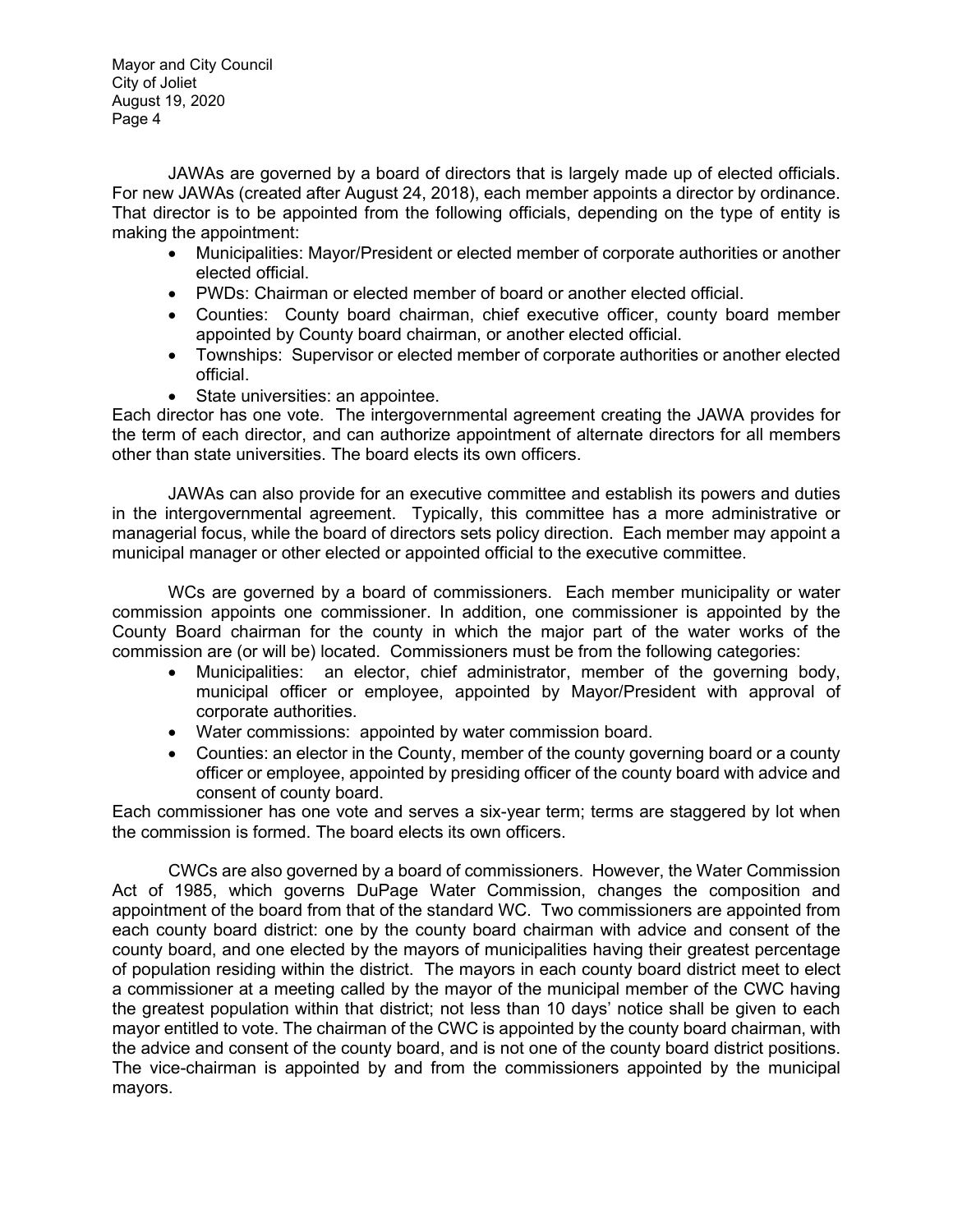If the City acts as wholesale water provider, no new governing body is required. In some cases, water purchase and sale contracts may include a method for purchaser input to be obtained.

## C. Additional Members; Withdrawing Members

JAWAs can add new members upon the consents, conditions and approvals of the JAWA Board and the governing bodies of the existing members, as provided in the intergovernmental agreement. Members may withdraw in the manner and on the terms provided in the intergovernmental agreement, if there are no outstanding bonds or notes of the JAWA.

WCs or CWCs can add new members upon adoption of an ordinance or resolution of the new member, and approval of both (1) the majority of the water commissioners, and (2) ratification by the corporate authorities of a majority of the existing members (if the WC or CWC has more than 2 members). Members may withdraw by adoption of an ordinance repealing its membership ordinance or resolution, with the consent of the water commission board, before the issuance or sale of revenue bonds and if there is no outstanding obligation to pay a proportionate share of the costs of the waterworks system or source of supply.

Neither a PWD nor the City as wholesale provider will have "members."

## D. Territory Within the Water Entity

A PWD's territory is established by the court order creating the PWD. Additional territory can be added pursuant to a petition to the court in a process similar to the process for creation of a new PWD. If the court finds the petition complies with state law, then two-thirds of the PWD board must approve the addition to make the addition effective. Territory can be disconnected from a PWD by petition of the owners of that property; if the petition is found to meet the standards of the statute based on a court hearing on the petition, the court may order disconnection, but the property will continue to be obligated for property taxes to pay off any outstanding bonded debt contracted for prior to the filing of the petition for disconnection.

The territory of a JAWA includes all the territory within all of its members other than counties, for which only county water service areas are included in the JAWA territory. The territory within the JAWA expands if a county member expands its service area or any other types of members annex territory. The territory of a JAWA is reduced if a member withdraws from the JAWA, if land disconnects from a member entity, or a county service area is reduced.

The territory of WCs and CWCs aligns with the territory of its members, as the members' borders are modified from time to time through annexation and disconnection. Territory is removed from the WC or CWC if the member withdraws.

If the City acts as wholesale provider, the primary territory of concern will be that each area being served with water has an allocation permit to receive Lake Michigan water.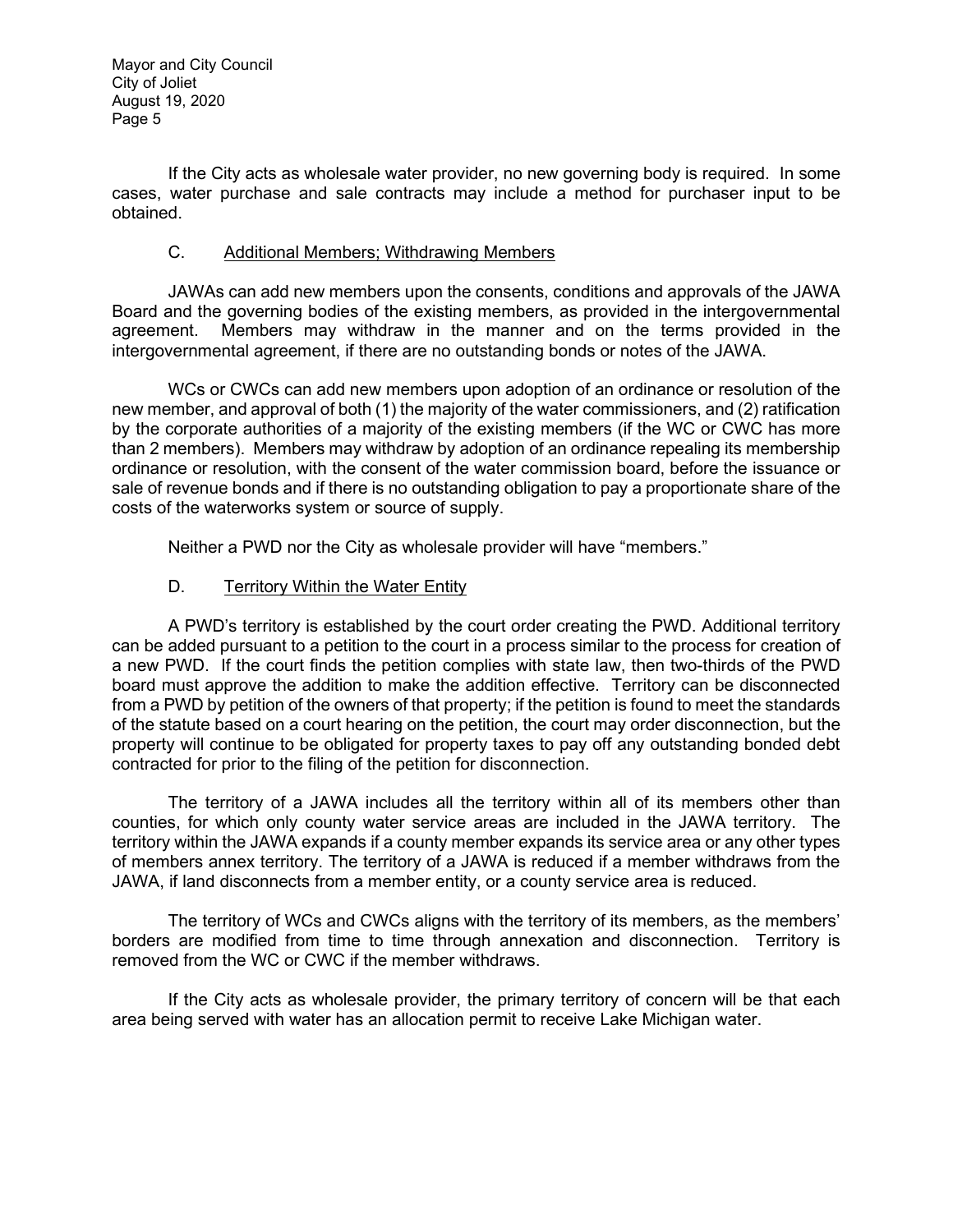#### E. Acquisition of Water Supply; Construction of Water System

PWDs can construct and acquire waterworks properties, or purchase a water supply for a maximum term of 40 years.

JAWAs may purchase water supply on a take-or-pay basis for not more than 50 years; these contracts can also require members to make payments to make up for another member's failure to make required payments. These provisions are included to provide assurance to purchasers of JAWA revenue bonds that the necessary revenues will be available to pay off the bonds. JAWAs also have the power to construct, finance, and operate a waterworks or water system. JAWA facilities can be located within or outside the limits of a member municipality.

WCs and CWCs also have the power to acquire and operate a common source of supply of water or a waterworks system on a take-or-pay basis. The contracts can provide that members must pay all or a portion of another member's failure to pay. Like the JAWA provisions, these requirements provide assurance to purchasers of WC or CWC revenue bonds that the necessary revenues will be available to pay off the bonds.

If the City is wholesale provider, there are several statutes that allow it to acquire a source of water supply and to construct, operate and maintain a water system.

## F. Power to Sell Water; Water Rates

PWDs may contract to furnish a supply of water to any city, village or incorporated town within the PWD's boundaries for distribution by that municipality to its customers, but cannot operate a water distribution system within any of those entities except in limited circumstances provided by law. A PWD also cannot sell water to a city, village or incorporated town outside the PWD boundaries unless the sale is "merely incidental" to maintenance and operation of the PWD's waterworks to benefit residents of PWD.

JAWAs may sell water to any person, corporation or public agency by contracts not exceeding 50 years. JAWAs may not sell water within a municipality or within one mile or less of the corporate limits of a municipality that operates a public water supply without consent of that municipality. These contracts may provide that payments to a JAWA by public agencies must be solely water revenues of that public agency.

WCs and CWCs also may sell water to the municipalities and water commissions that created it, by contracts not exceeding 50 years. WCs and CWCs may also sell water to any municipality, political subdivision or private person or corporation, and construct water transmission and distribution lines within a 25-mile radius outside the members' corporate limits. And municipalities within that 25-mile radius may request that a WC or CWC provide water service to them, if the municipality does not wish to own or operate a water system, and the WC or CWC can determine if it is in the interest of public health and the public interest as well as the WC's or CWC's interest to do so.

The Water Commission Act of 1985, which governs the DuPage Water Commission, was amended to require that the Commission provide water to unincorporated areas having a well water supply that was found to be tainted or contaminated, even though these areas were neither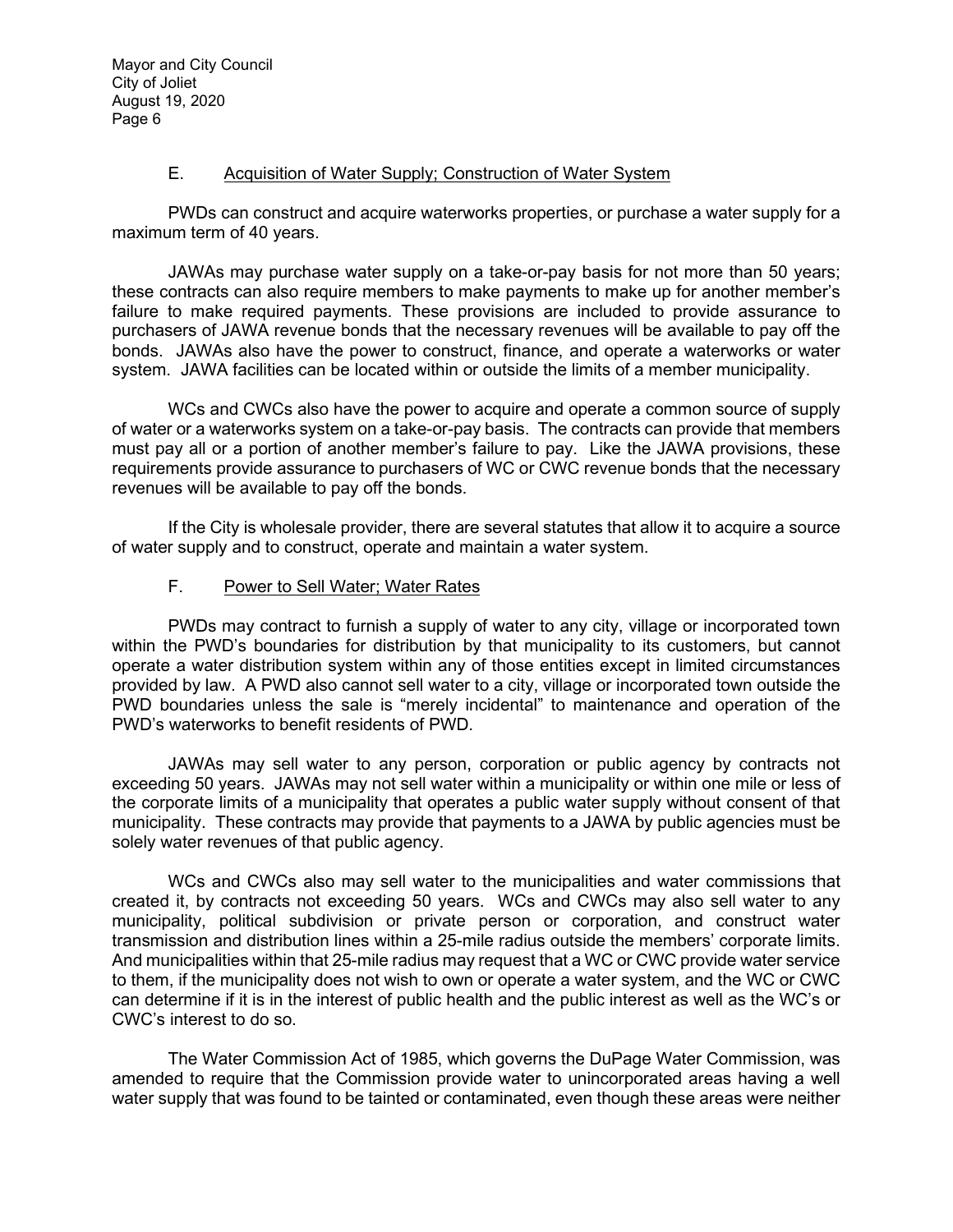members of the Commission nor party to the water purchase and sale contract between the commission and the members. This water must be provided through the system of the municipality that the Commission found to be best able to deliver the water to the retail customers.

All of these entities have the power to establish rates and charges for the provision of water, with some containing more specificity about the elements of the rates.

If the City is wholesale provider, there are several statutes that allow municipalities to sell water to other units of government and private entities and for other units of government to purchase a water supply. As a home rule unit, the City has additional authority in this area. As a practical matter, the ability to sell outside the City's limits will depend in part on the ability of either the City or its customer to acquire the land rights to install the necessary water system components.

## G. Financing and Bonds

The power to issue revenue bonds is similar for the PWD, JAWA, WC and CWC, all of which are structured to be repaid from revenues of the water system. However, the JAWA and CWC also have the power to issue general obligation bonds, which are backed by either a property tax levy or, in the case of the CWC, a sales tax levy. The option to borrow funds through the issuance of general obligation bonds can be helpful when a new entity is established and needs to obtain a source of funds before the water system is constructed and water system revenues will be received.

PWDs can issue revenue bonds for terms not exceeding 40 years for a variety of purposes, including acquisition, improvement and extension of waterworks properties, reimbursing or paying costs of creating the PWD, principal and interest, and depreciation fund contributions. Revenue bonds are backed by the water payments revenues received by the PWD. PWDs do not have the authority to issue general obligation bonds.

JAWAs can also issue revenue bonds backed by water payments for terms not exceeding 50 years for a variety of purposes including constructing, acquiring, improving or extending a water supply system and various expenses, advances, interest and other expenses. JAWAs can also issue general obligation bonds for up to 40 years backed by a property tax levy of up to 5.75% of value if authorized by voter referendum. JAWAs have no authority to impose other taxes, such as a sales tax.

WCs and CWCs are authorized to issue revenue bonds backed by water payments for terms not exceeding 50 years for a variety of purposes including constructing, acquiring, improving, or extending a water system or source of supply, interest, and other expenses. CWCs may also issue general obligation bonds for up to 40 years backed by either a property tax levy of up to 5.75% or one-quarter of one percent sales tax, with voter referendum required for either option. For example, the sales tax option was approved by DuPage County voters in the 1980s to provide backing for bonds that provided initial funding for the DuPage Water Commission.

If the City is the wholesale provider, it also has various statutory powers to issue revenue bonds as well general obligation bonds. In addition, as a home rule municipality, the City is not subject to a referendum requirement to do so.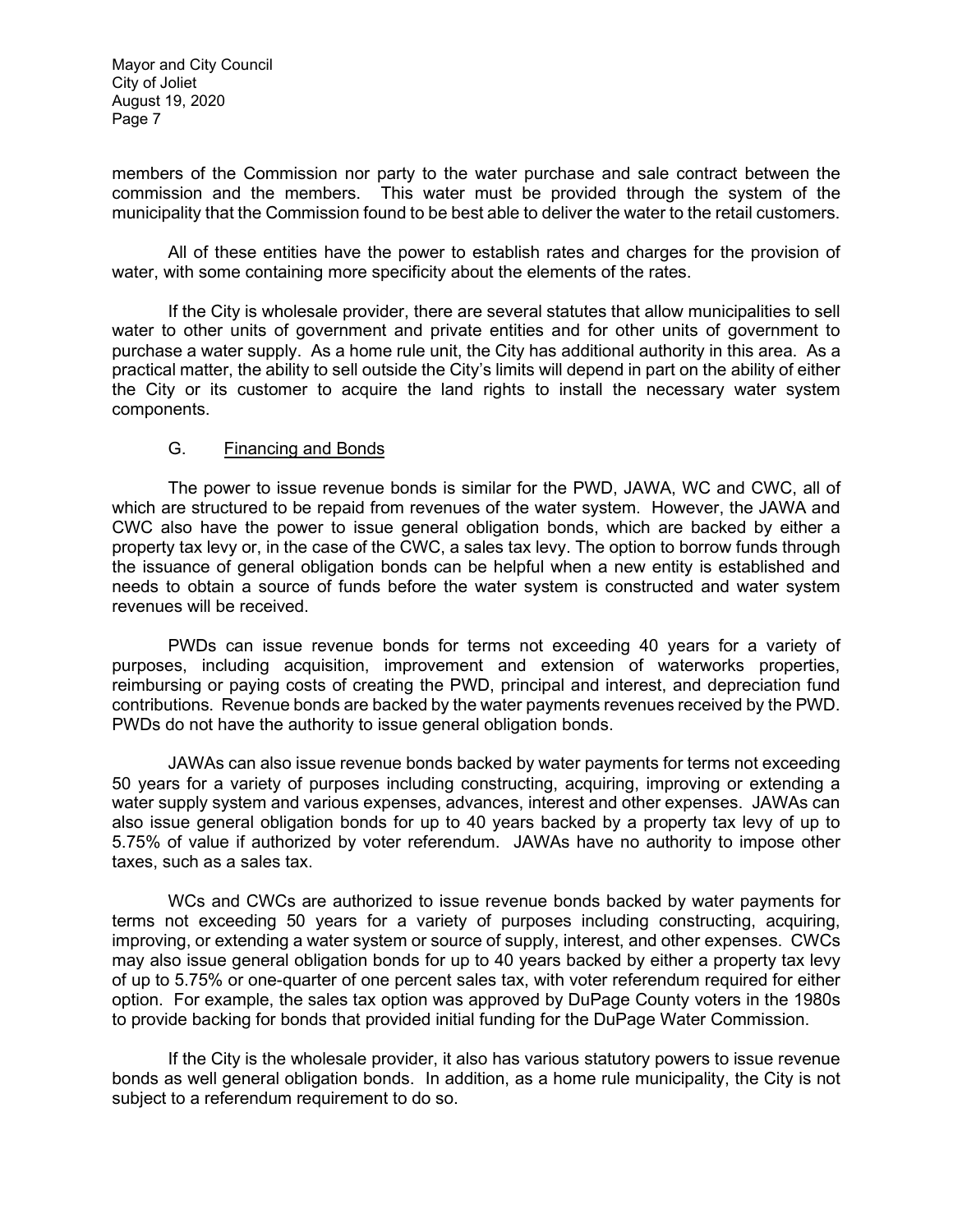#### H. Land Acquisition and Right-of-Way Use

The ability to timely obtain the necessary real estate and other rights in land for the construction and installation of water system facilities can be key to making the new water system operational on the desired schedule. While all of the water entities have the ability to acquire real estate, a JAWA does not have a direct power of eminent domain and must rely on its members to obtain land by eminent domain. Eminent domain is generally limited to acquisition of privately owned property, unless there is clear authority to allow its use to acquire property owned by another government. Neither the JAWA nor the City have additional special rights for the use of highways for water facilities, like that of the PWD, WC and CWC.

PWDs have the power to acquire and hold land, and to sell or dispose of it, including the power of eminent domain to acquire real estate and waterworks. In addition, PWDs have the right to construct, maintain, alter and extend District water mains as a proper use of highways, streets, alleys or public ground of the state, including those of municipalities, with a 60-day advance notice.

JAWAs have the power to acquire, hold, sell, lease, transfer or dispose of real estate, and to allow member entities (other than state universities) to use the real estate, but do not have direct power of eminent domain. Instead, members of the JAWA may exercise eminent domain to acquire property for the JAWA on JAWA's request, and the member then conveys the property to the JAWA.

WCs and CWCs have the power to acquire, hold, sell, lease, transfer or dispose of real estate. They also have the power of eminent domain to acquire or construct waterworks properties including mains, pumping stations, reservoirs and other items.

Illinois law provides for a procedure called "quick-take" which allows the unit of government seeking to acquire the property to take possession and/or title to the property early in the eminent domain process, before the value of the property is established. For example, the DuPage Water Commission and the Anna-Jonesboro Water Commission were each granted authority to use the "quick-take" procedure for eminent domain for a period of 18 months; this requires a special action of the General Assembly to approve. *See* 735 ILCS 30/25-7-103.10; 735 ILCS 30/25-7-103.38

In addition, WCs and CWCs have the right to construct, maintain, alter and extend commission water mains as a proper use of highways, streets, alleys or public ground of the state, including those of municipalities, with a 60-day advance notice.

If the City is the wholesale provider, it has general powers to acquire land as well as specific statutory powers to do so, including eminent domain; eminent domain is typically limited to property within its boundaries unless statutory authority is provided to do so. However, the City does not have the power to use public highways outside of its limits in the same manner that WCs and CWCs, and PWDs do.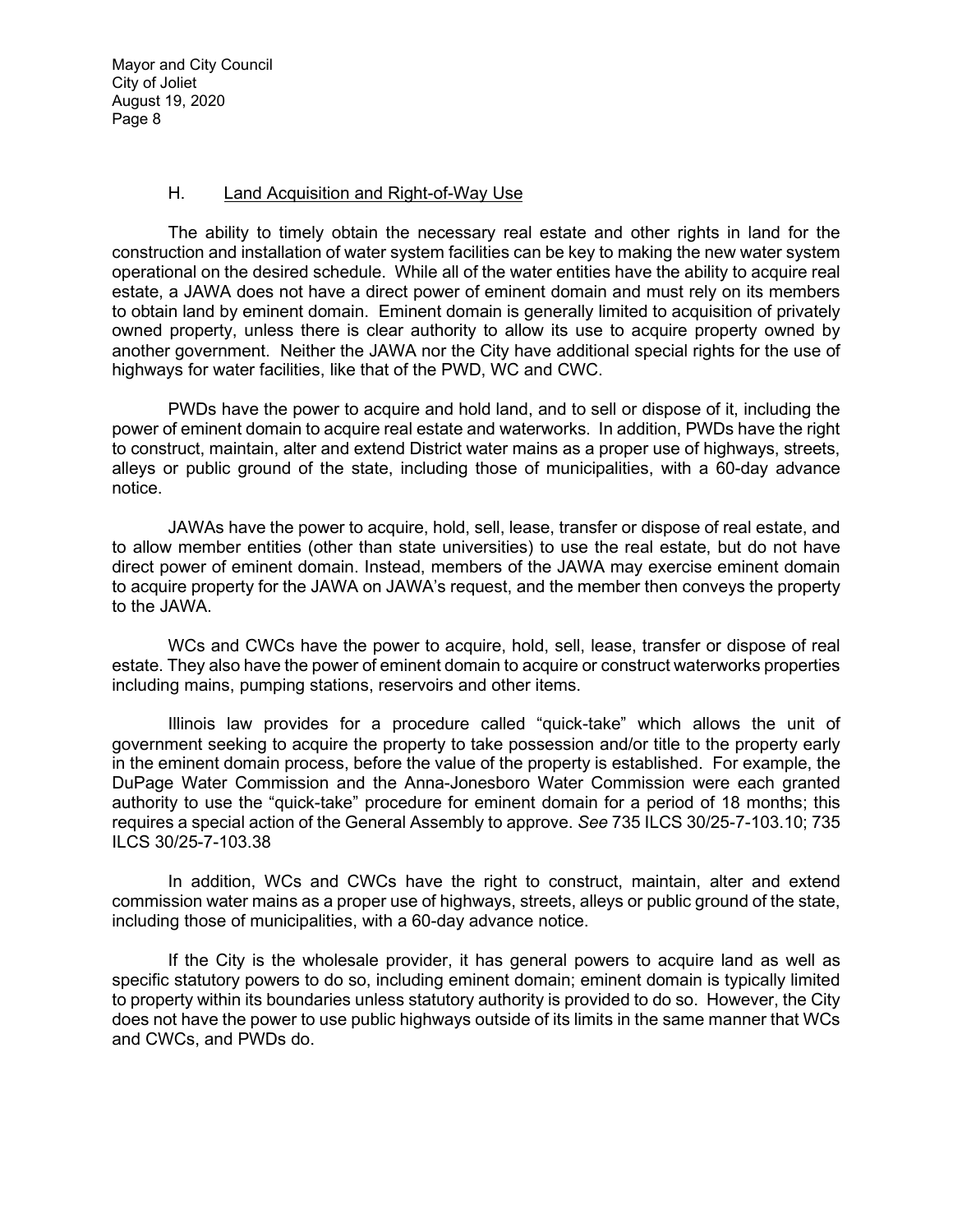Exemption of properties from real estate taxation that are owned by this range of entities is not addressed in the specific statutes creating each one, other than the JAWA statute, but it is addressed in the Illinois Revenue Code.

## I. Dissolution

Dissolution of a PWD requires three steps: (1) two-thirds of the PWD Board votes to dissolve; (2) a petition is filed in court and the court determines there will be no adverse effect if there is dissolution; and (3) the voters in the PWD approve a referendum to dissolve the PWD.

JAWAs may be dissolved in whole or in part based on the terms of the intergovernmental agreement, and subject to the terms of any outstanding bonds and notes.

For WCs, dissolution is not clearly addressed by statute. In order to dissolve, the withdrawal of members process can be used. For a CWC, dissolution by withdrawal of members is also an option. In addition, the Water Commission Act of 1985 contains a reference to "cessation" of the commission organization if consolidated with another unit of government, and provides that dissolution of a CWC does not relieve property owners from payment of property taxes that secure repayment of outstanding bonds.

If the City is the wholesale provider, the legal relationship between the City and its wholesale customers and options for termination will be governed by the water purchase and sale contract.

## J. Regulatory Oversight

All users of Lake Michigan water are required to obtain an allocation permit from the Illinois Department of Natural Resources, and to abide by the regulations and conditions relating to those permits. Therefore, each municipality receiving water must obtain its own allocation.

For many years, municipal and governmental utilities have not been subject to regulation by the Illinois Commerce Commission. This would also be true for the PWD, JAWA, WC and CWC.

Exemption from local regulation, such as zoning and building codes, is not established in the specific statutes governing this group of entities, but is addressed (at least in part) in case law or statutes, depending on the nature of the particular regulation.

## **II. TIMELINE FOR ESTABLISHING A NEW ENTITY**

## A. Public Water District

Creation of a public water district will require the longest time frame to complete, because it requires approval by both the court system and the voters by referendum. Depending on when the effort begins, this process could take one to two years to complete, and longer if legislative changes are required.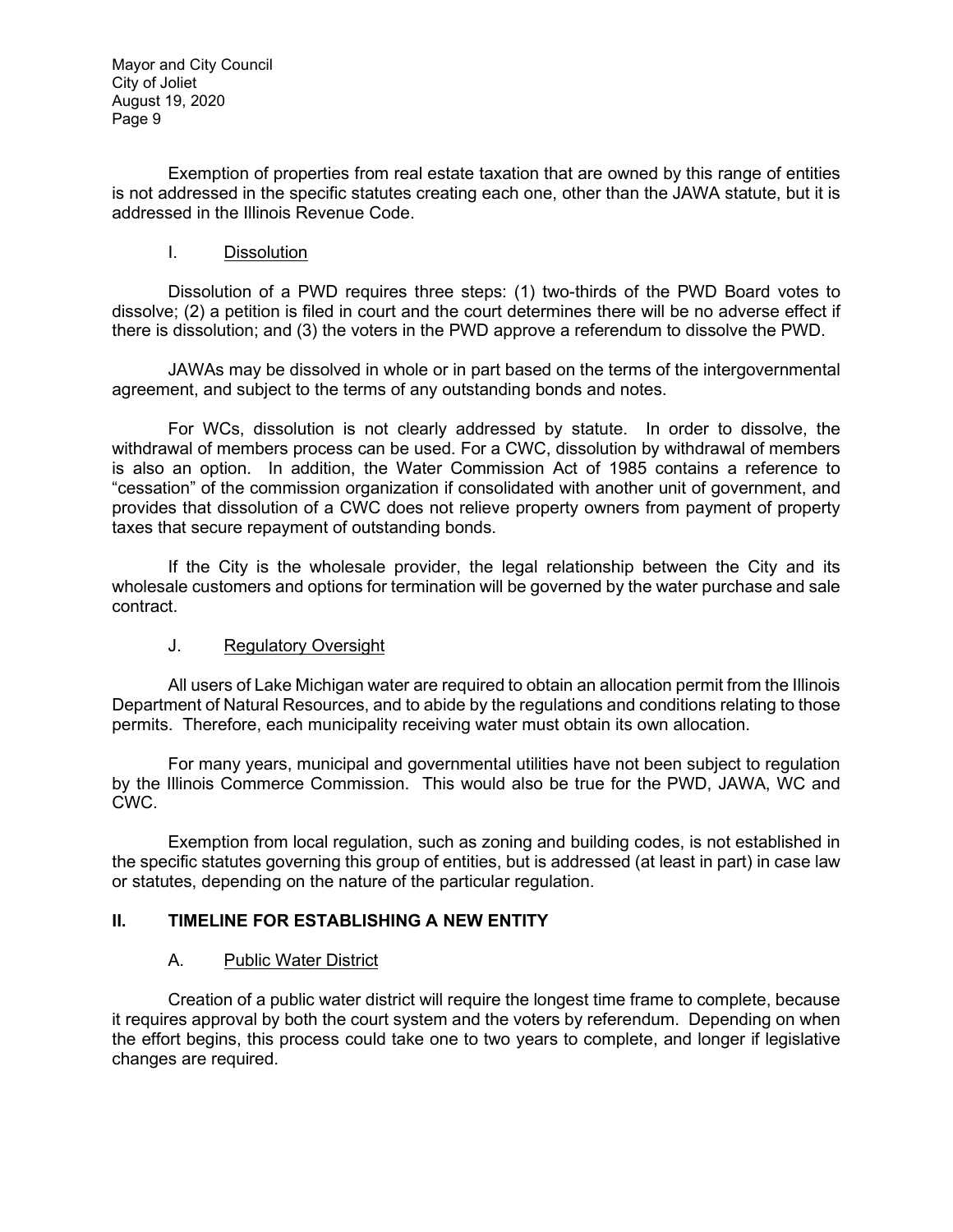#### B. Joint Action Water Agency

JAWAs are created pursuant to intergovernmental agreement, so the first step will be achieving consensus among the potential members and preparing a draft intergovernmental agreement. Such an effort could take three to six months, or longer, depending on the extent to which there is consensus. Then the governing bodies of each of the members must approve the intergovernmental agreement and appoint their respective board member and executive committee member, if applicable.

Like the WC, the board of commissioners would have to convene and adopt various organizational items by ordinance or resolution.

If any of the legislative provisions governing the JAWA are not consistent with what the members/prospective members want, then legislative changes or an overlay act will require additional time. Any such effort would need to be coordinated with the General Assembly's legislative schedule and could require six months or more to complete.

## C. Water Commission/County Water Commission

WCs require the shortest amount of time to be created, with only adoption of an ordinance or resolution required by at least two municipalities or water commissions to establish an entity. The "standard" WC is created under Division 11-135 of the Illinois Municipal Code. When the DuPage Water Commission was created, it was subject to Division 11-135 but also to the Water Commission Act of 1985. This Act serves as a sort of "overlay" on Division 11-135 that modifies and supplements certain provisions of that Division.

If a WC is established in the Joliet regional area, it will be important to determine whether the population standards of the 1985 Act will make it applicable to the new WC in addition to Division 11-135. To be governed by both, a commission must include "municipalities which in the aggregate have within their corporate limits more than 50% of the population of a county" and that county is contiguous to a county which has a population over 1,000,000 (Cook County). Will County is adjacent to Cook County. If the 1985 Act will or may apply to a new Joliet regional WC, and if the WC members do not want the 1985 Act to apply, then specific legislation will be required to make it inapplicable and/or to establish new legislative provisions that may be helpful to the new WC's formation and operation (such as an "overlay" as was done in the 1985 Act). This would allow the WC and its members to have certainty about the form of organization being created and obtain the applicable amendments or additional legislation that may be necessary to clarify matters in state law.

Establishing a standard WC, with no legislative changes, could be accomplished in 45-90 days if there is consensus among the participating municipalities to proceed. Once created, in order to get under way, the board of commissioners would have to convene and adopt various organizational items by ordinance or resolution.

Pursuit of a standard WC with legislative changes or an overlay act would require additional time, in order to allow the General Assembly and Governor to take action. Any such effort would need to be coordinated with the legislative schedule and could require six months or more to complete.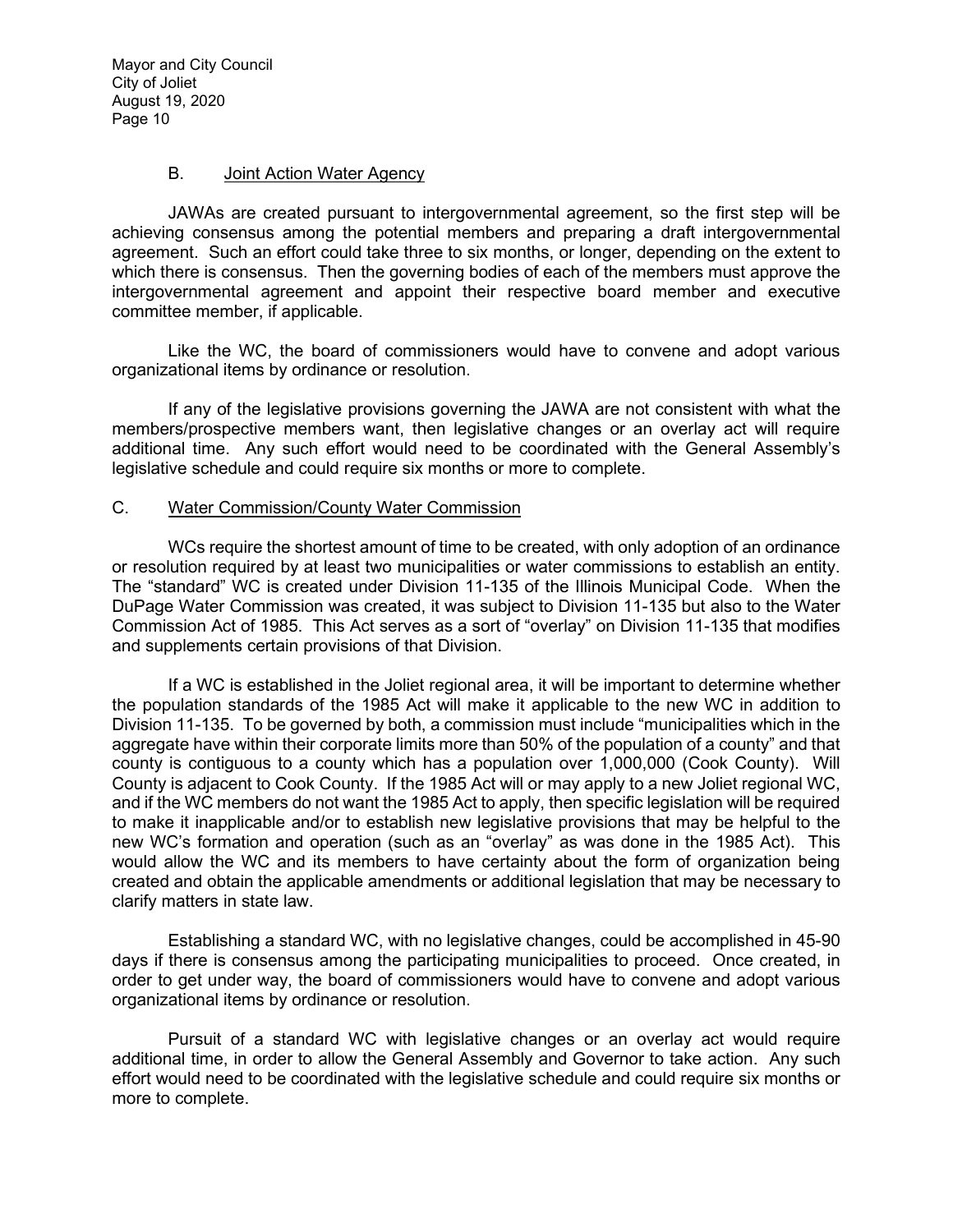#### D. City as Wholesale Water Provider

Water purchase and sale contracts for the City to sell water at wholesale will require development of a model contract and discussions with prospective customers. If there is substantial consensus between the City and the other communities who are prospective customers, this could be completed in the range of four to six months. If not, the process of negotiating the purchase and sale contract can be substantially longer.

## **III. STATUS OF EXISTING PUBLIC WATER COMMISSION.**

The City is currently a member of the Public Water Commission ("PWC"), which was created under Division 11-135. The other members of the PWC are Frankfort, Lockport, New Lenox, Rockdale, and Romeoville. The PWC currently holds a permit from the Illinois Department of Natural Resources to take water from the Kankakee River for public water supply. The PWC also owns 80 acres of land near the Kankakee River, which was obtained by private donation.

Some have suggested that the City and other interested municipalities use the PWC to pursue a supply of Lake Michigan water. This would eliminate the need to create a new water entity. In practice, for this approach to work, all members of the PWC would need to agree on the goal of pursuing Lake Michigan water. If there is not agreement on that goal, then the PWC members will have a decision to make about whether it makes sense to remain organized as a legal entity. PWC members could also decide to move forward with plans for a Kankakee River water supply. If this plan is pursued, members not interested in this water supply will have to decide if they want to remain a member of the PWC or withdraw from the PWC.<sup>[1](#page-10-0)</sup>

It is not uncommon for various WCs or JAWAs to be formed with various combinations of municipalities as they explore, study and pursue different water sources, because WCs are the easiest specialty water entity to create, followed by the JAWA. However, once there is a clear direction of a majority of the involved municipalities to begin making financial commitments to a particular water supply and plan, those municipalities who are not interested in that option typically withdraw from the WC or JAWA. Withdrawal at this point is important because, as noted In Sections I.C and I.I above, once the WC or JAWA issues bonds or creates other debt that is incurred and outstanding, it is difficult or impossible for a member to withdraw from a WC or JAWA.

If the PWC members no longer have a common mission or goal and wish to go their separate ways on the issue of water supply, all municipalities can request to withdraw membership in the PWC. The effect of this would be to dissolve the PWC. It has been suggested that court approval of the dissolution of the PWC also be obtained, as a dissolution process is required for dissolution of a PWD. While not required by Division 11-135, obtaining a declaratory order from a court that the dissolution is valid could be useful. Such a proceeding could also assist in resolving any issues regarding distribution of PWC assets, particularly if the parties do not agree.

<span id="page-10-0"></span> $1$  See Section I.C above for the procedure for withdrawal from a WC.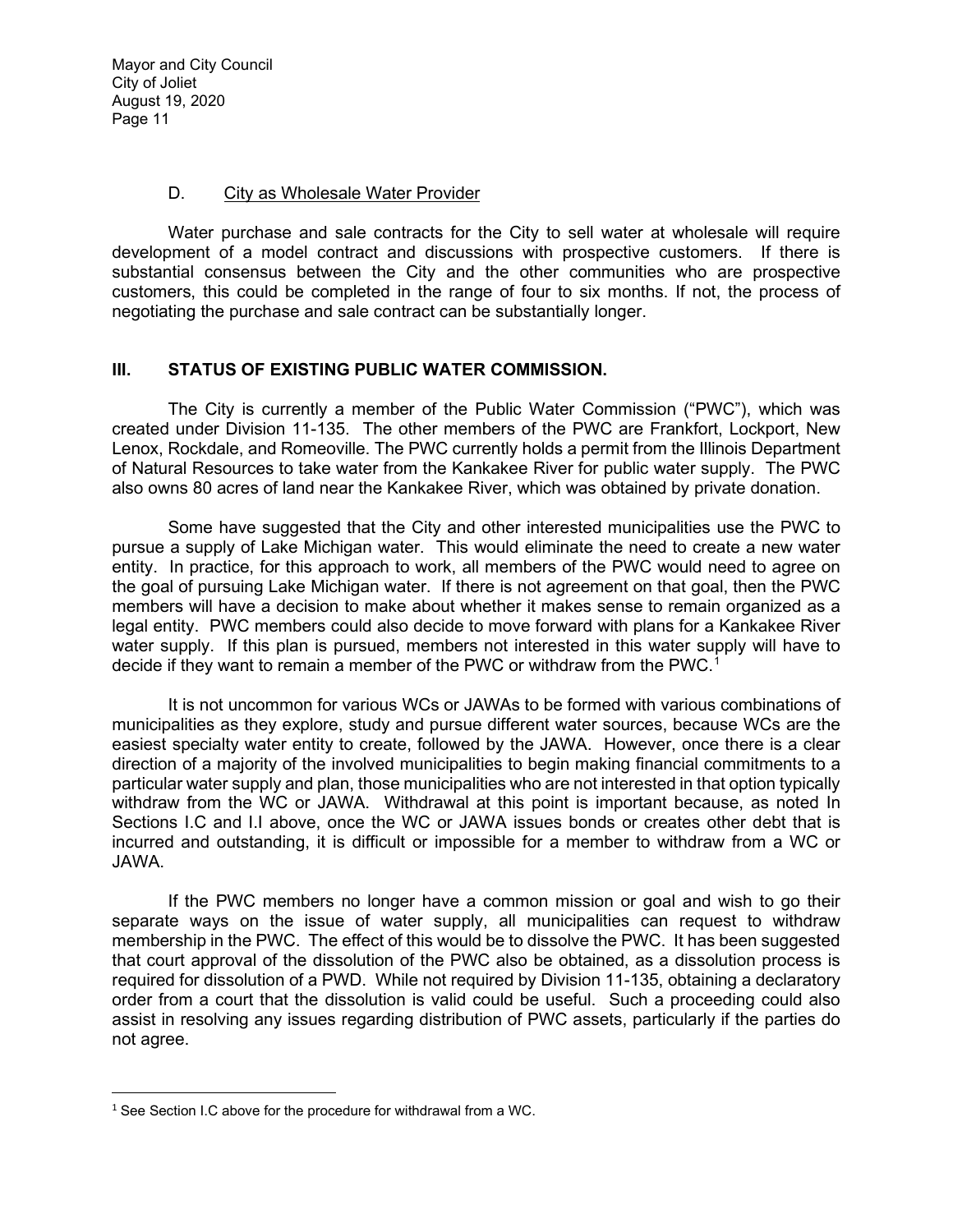## **COMPARISON OF TYPES OF WATER ENTITY ORGANIZATIONS UNDER ILLINOIS LAW**

| <b>ISSUE</b>                                      | <b>JOINT ACTION WATER</b><br><b>AGENCY</b><br>(Intergovernmental<br>Cooperation Act [IGCA],<br>5 ILCS 220/3.1)                          | <b>WATER COMMISSION</b><br>(Illinois Municipal Code,<br>65 ILCS 5/11-135-1 et seq.)                                                                                                                                                                  | <b>COUNTY WATER</b><br><b>COMMISSION</b><br>(Illinois Municipal Code,<br>65 ILCS 5/11-135-1 et seq.;<br>70 ILCS 3720/0.001 et seq.)                                                                                                                                                                                                                                                    | <b>PUBLIC WATER</b><br><b>DISTRICT</b><br>(70 ILCS 3705/0.01 et<br>seq.)                                                                                                                                                                                                                          | <b>PRIMARY WHOLESALE</b><br><b>PROVIDER</b><br>(Intergovernmental<br>Cooperation Act,<br>5 ILCS 220/1 et seq.)                                                            |
|---------------------------------------------------|-----------------------------------------------------------------------------------------------------------------------------------------|------------------------------------------------------------------------------------------------------------------------------------------------------------------------------------------------------------------------------------------------------|----------------------------------------------------------------------------------------------------------------------------------------------------------------------------------------------------------------------------------------------------------------------------------------------------------------------------------------------------------------------------------------|---------------------------------------------------------------------------------------------------------------------------------------------------------------------------------------------------------------------------------------------------------------------------------------------------|---------------------------------------------------------------------------------------------------------------------------------------------------------------------------|
| <b>NATURE/</b><br><b>TYPE OF</b><br><b>ENTITY</b> | Separate body politic                                                                                                                   | Separate body                                                                                                                                                                                                                                        | Separate body politic and<br>corporate (separate from<br>county, even though it bears<br>home county's name)<br>Sec. 2(a)(ii)                                                                                                                                                                                                                                                          | Separate body                                                                                                                                                                                                                                                                                     | No entity is created. One<br>unit of government<br>determines to sell water<br>to municipalities and<br>other governments (and<br>other parties) on a<br>wholesale basis. |
|                                                   | Municipal Joint Action Water<br>Agency is both a municipal<br>corporation and public body<br>politic and corporate<br>IGCA, Sec. 3.1(a) | Water commission is both a<br>commission and public<br>corporation<br>Sec. 11-135-2                                                                                                                                                                  | County water commission is<br>a body politic and corporate<br>and political subdivision and<br>unit of local government<br>Sec. $2(a)(ii)$                                                                                                                                                                                                                                             | Public water district is<br>both a public corporation<br>and political subdivision.<br>Sec. 2                                                                                                                                                                                                     |                                                                                                                                                                           |
| <b>CREATION</b><br><b>OF ENTITY</b>               | Intergovernmental Agreement<br>among members<br>IGCA, Sec. 3.1(a)                                                                       | Adoption of ordinance or<br>resolution to jointly acquire<br>or construct and operate a<br>waterworks system and/or<br>common source of supply;<br>commission enters into<br>water supply contracts with<br>members who created it.<br>Sec. 11-135-2 | Applies to water commission<br>created under 11-135-1 et<br>seq. in any county with more<br>than 50% of its population in<br>municipalities, and county is<br>adjacent to county with<br>population over 1,000,000.<br>No other water commission<br>under 11-135 may be<br>created in any home county<br>to provide water from any<br>source outside the home<br>county<br>Sec. $2(a)$ | Petition to Circuit Court to<br>allow creation of<br>proposed district; hearing<br>by Court; Court<br>determined limits and<br>boundaries; referendum<br>of voters to be ordered.<br>Area of proposed district<br>must be contiguous and<br>have not more than<br>500,000 population<br>Sec. 1, 2 | No entity is created. The<br>relationship is governed<br>by terms of water<br>purchase and sale<br>contracts.                                                             |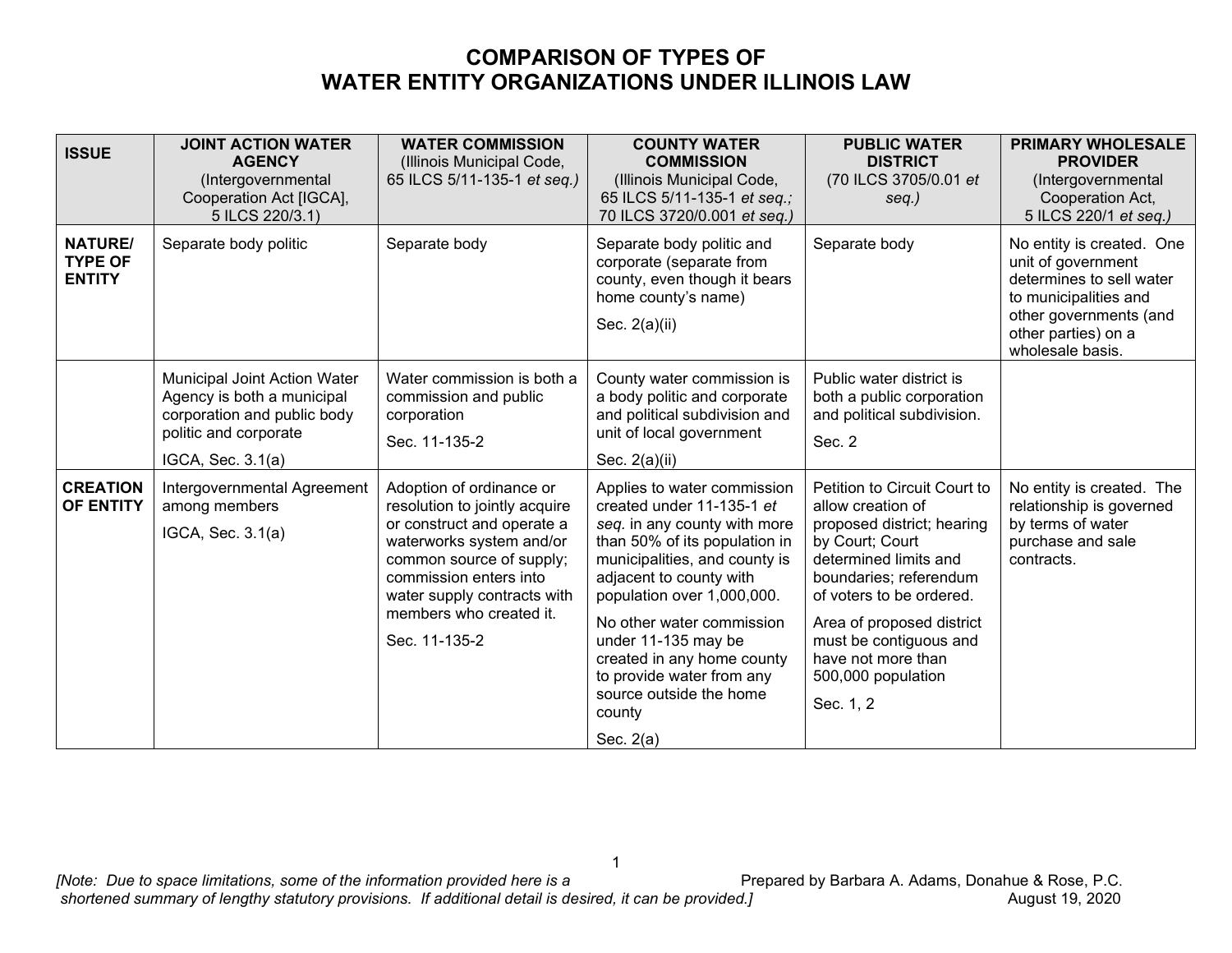| <b>ISSUE</b>                  | <b>JOINT ACTION WATER</b><br><b>AGENCY</b><br>(Intergovernmental<br>Cooperation Act [IGCA],                                                                                                                           | <b>WATER COMMISSION</b><br>(Illinois Municipal Code,<br>65 ILCS 5/11-135-1 et seq.)                                                                                                                                                                                                                                                                      | <b>COUNTY WATER</b><br><b>COMMISSION</b><br>(Illinois Municipal Code,<br>65 ILCS 5/11-135-1 et seq.;                                                                                                                                                                                                                                                     | <b>PUBLIC WATER</b><br><b>DISTRICT</b><br>(70 ILCS 3705/0.01 et<br>$seq.$ )                               | <b>PRIMARY WHOLESALE</b><br><b>PROVIDER</b><br>(Intergovernmental<br>Cooperation Act, |
|-------------------------------|-----------------------------------------------------------------------------------------------------------------------------------------------------------------------------------------------------------------------|----------------------------------------------------------------------------------------------------------------------------------------------------------------------------------------------------------------------------------------------------------------------------------------------------------------------------------------------------------|----------------------------------------------------------------------------------------------------------------------------------------------------------------------------------------------------------------------------------------------------------------------------------------------------------------------------------------------------------|-----------------------------------------------------------------------------------------------------------|---------------------------------------------------------------------------------------|
|                               | 5 ILCS 220/3.1)                                                                                                                                                                                                       |                                                                                                                                                                                                                                                                                                                                                          | 70 ILCS 3720/0.001 et seq.)                                                                                                                                                                                                                                                                                                                              |                                                                                                           | 5 ILCS 220/1 et seq.)                                                                 |
| <b>MEMBER-</b><br><b>SHIP</b> | Eligible Members are:<br><b>Municipal Corporations (such</b><br>as Cities and Villages)<br>Counties<br>Townships (in counties with<br>population under 700,000)<br>Public water districts<br>State universities       | Eligible Members are:<br><b>Municipal Corporations</b><br><b>Water Commissions</b><br>Sec. 11-135-2, 11-135-3                                                                                                                                                                                                                                            | Eligible Members are:<br><b>Municipal Corporations</b><br><b>Water Commissions</b><br>Sec. 11-135-2, 11-135-3                                                                                                                                                                                                                                            | Public water districts are<br>unified organizations that<br>do not have member<br>governments or entities | No membership<br>relationship is<br>established                                       |
|                               | IGCA, Sec. 3.1(a)                                                                                                                                                                                                     |                                                                                                                                                                                                                                                                                                                                                          |                                                                                                                                                                                                                                                                                                                                                          |                                                                                                           |                                                                                       |
| Additional<br><b>Members</b>  | May be added upon the<br>consents, conditions, and<br>approvals of the JAWA Board<br>and the governing bodies of<br>the existing members as<br>provided in the inter-<br>governmental agreement.<br>IGCA, Sec. 3.1(a) | May be added upon<br>adoption of ordinance or<br>resolution of new member,<br>and approval of majority<br>vote of water<br>commissioners and<br>ratification (if more than 2<br>members) by corporate<br>authorities of majority of<br>existing members<br>Sec. 11-135-3                                                                                 | May be added upon<br>adoption of ordinance or<br>resolution of new member,<br>and approval of majority vote<br>of water commissioners and<br>ratification (if more than 2<br>members) by corporate<br>authorities of majority of<br>existing members<br>Sec. 11-135-3                                                                                    | Not applicable                                                                                            |                                                                                       |
| Withdrawal<br>οf<br>Members   | May withdraw in the manner<br>and terms provided in the<br>intergovernmental<br>agreement.<br>Must be no outstanding<br>bonds or notes<br>IGCA, Sec. 3.1(a), (e)(5)                                                   | Members may withdraw by<br>adoption of ordinance<br>repealing its membership<br>ordinance or resolution,<br>with consent of the water<br>commission, before<br>issuance/sale of revenue<br>bonds and if no outstanding<br>obligation to pay a<br>proportionate share of costs<br>of waterworks system or<br>source of supply.<br>Sec. 11-135-1, 11-135-9 | Members may withdraw by<br>adoption of ordinance<br>repealing its membership<br>ordinance or resolution, with<br>consent of the water<br>commission, before<br>issuance/sale of revenue<br>bonds and if no outstanding<br>obligation to pay a<br>proportionate share of costs<br>of waterworks system or<br>source of supply.<br>Sec. 11-135-1, 11-135-9 | Not applicable                                                                                            |                                                                                       |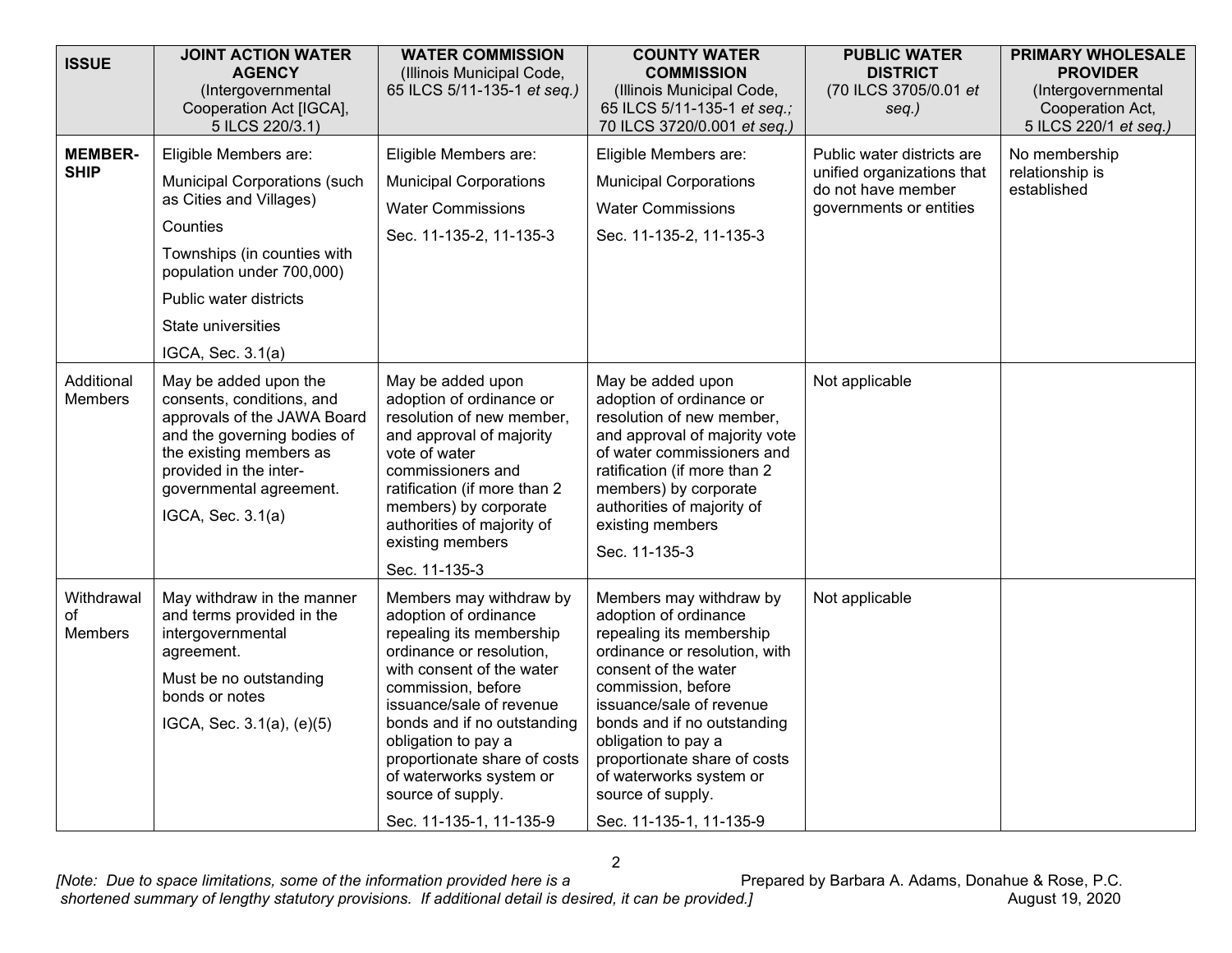| <b>ISSUE</b>                      | <b>JOINT ACTION WATER</b><br><b>AGENCY</b><br>(Intergovernmental<br>Cooperation Act [IGCA],<br>5 ILCS 220/3.1)                                                                                                                                                     | <b>WATER COMMISSION</b><br>(Illinois Municipal Code,<br>65 ILCS 5/11-135-1 et seq.)                                                                                                                                                                            | <b>COUNTY WATER</b><br><b>COMMISSION</b><br>(Illinois Municipal Code,<br>65 ILCS 5/11-135-1 et seq.;<br>70 ILCS 3720/0.001 et seq.)                                                                                                         | <b>PUBLIC WATER</b><br><b>DISTRICT</b><br>(70 ILCS 3705/0.01 et<br>$seq.$ )                                                                                                                                                                                                                                                                                                  | <b>PRIMARY WHOLESALE</b><br><b>PROVIDER</b><br>(Intergovernmental<br>Cooperation Act,<br>5 ILCS 220/1 et seq.)                                                                                                             |
|-----------------------------------|--------------------------------------------------------------------------------------------------------------------------------------------------------------------------------------------------------------------------------------------------------------------|----------------------------------------------------------------------------------------------------------------------------------------------------------------------------------------------------------------------------------------------------------------|---------------------------------------------------------------------------------------------------------------------------------------------------------------------------------------------------------------------------------------------|------------------------------------------------------------------------------------------------------------------------------------------------------------------------------------------------------------------------------------------------------------------------------------------------------------------------------------------------------------------------------|----------------------------------------------------------------------------------------------------------------------------------------------------------------------------------------------------------------------------|
| <b>GOVERN-</b><br><b>ING BODY</b> | Board of Directors: One<br>Director for each member<br>municipality, public water<br>district, township, State<br>university and county, to be<br>appointed by ordinance of the<br>member entity<br>IGCA, Sec. 3.1(b)                                              | <b>Board of Commissioners:</b><br>One Commissioner for<br>each member municipality<br>or water commission and<br>one for the county in which<br>the major part of the water<br>works of the commission<br>are (will be) located<br>Sec. 11-135-2, 11-135-3     | <b>Board of Commissioners:</b><br>equal number of county and<br>municipal appointees, based<br>on county board districts<br>Sec 0.001(a)                                                                                                    | <b>Board of Trustees:</b><br>Standard number is 7, but<br>court can determine that<br>5 or 3 is more appropriate<br>Sec. 4                                                                                                                                                                                                                                                   | No governing body is<br>established. In some<br>cases, water purchase<br>and sale agreements<br>may create advisory<br>committee or group of<br>purchasers to provide<br>negotiated types of input<br>to wholesale seller. |
|                                   | For any JAWA established<br>after August 24, 2018,<br>Directors shall be one of the<br>following elected officials for<br>each member, or an<br>appointed official of a<br>member municipality, public<br>water district, township, state<br>university or county: | Commissioners shall be<br>one of the following:                                                                                                                                                                                                                | All Commissioners shall be<br>residents of the home county<br>or an included municipality<br>Sec 0.001(b)                                                                                                                                   | Trustees shall be<br>appointed in one of the<br>following ways,<br>depending on where the<br>territory within the district<br>is located (Sec. 4), unless<br>a referendum is held to<br>select trustees by election<br>(Sec. 4.2). An appointing<br>authority may remove a<br>trustee from office for<br>misconduct, official<br>misconduct or neglect of<br>office (Sec. 4) |                                                                                                                                                                                                                            |
|                                   | Municipalities: Mayor/-<br>President or elected member<br>of corporate authorities or<br>other elected official                                                                                                                                                    | Municipalities: An elector<br>or chief administrator of the<br>municipality, appointed by<br>Mayor/President with<br>approval of corporate<br>authorities. May be a<br>member of the<br>municipality's governing<br>body or a municipal officer<br>or employee | <b>One Commissioner</b><br>appointed from each county<br>board district, by vote of the<br>majority of mayors of<br>municipalities having their<br>greatest percentage of<br>populations residing within<br>the district<br>Sec 0.001(a)(3) | If the district is wholly<br>within a municipality, the<br>governing board of the<br>municipality shall appoint<br>Sec. 4(2)                                                                                                                                                                                                                                                 |                                                                                                                                                                                                                            |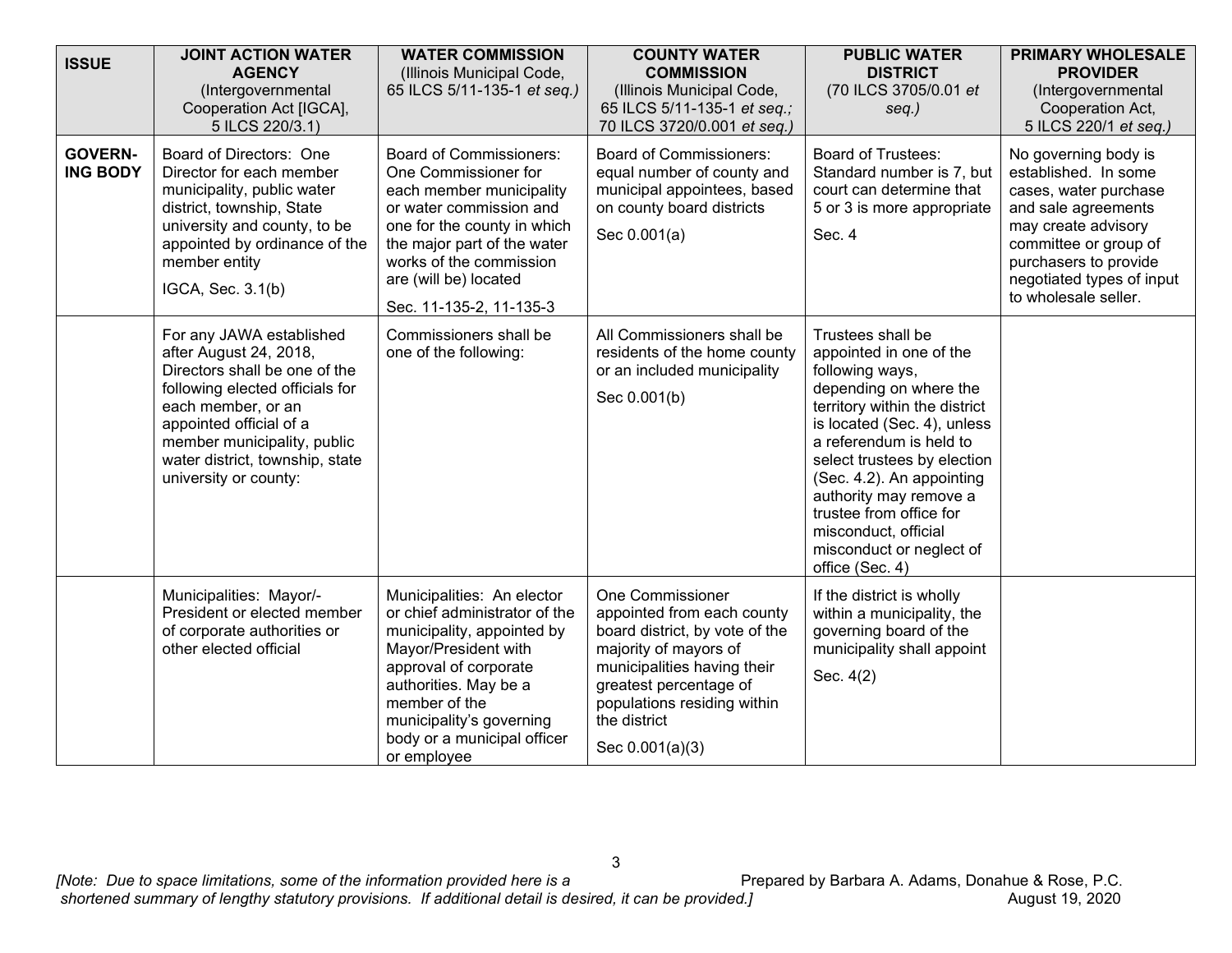| <b>ISSUE</b> | <b>JOINT ACTION WATER</b><br><b>AGENCY</b><br>(Intergovernmental<br>Cooperation Act [IGCA],<br>5 ILCS 220/3.1)                                                 | <b>WATER COMMISSION</b><br>(Illinois Municipal Code,<br>65 ILCS 5/11-135-1 et seq.)                                                                                                                                                                                                                     | <b>COUNTY WATER</b><br><b>COMMISSION</b><br>(Illinois Municipal Code,<br>65 ILCS 5/11-135-1 et seq.;<br>70 ILCS 3720/0.001 et seq.)                                          | <b>PUBLIC WATER</b><br><b>DISTRICT</b><br>(70 ILCS 3705/0.01 et<br>$seq.$ )                                                                                                                                                                                                                                                                                        | <b>PRIMARY WHOLESALE</b><br><b>PROVIDER</b><br>(Intergovernmental<br>Cooperation Act,<br>5 ILCS 220/1 et seq.) |
|--------------|----------------------------------------------------------------------------------------------------------------------------------------------------------------|---------------------------------------------------------------------------------------------------------------------------------------------------------------------------------------------------------------------------------------------------------------------------------------------------------|------------------------------------------------------------------------------------------------------------------------------------------------------------------------------|--------------------------------------------------------------------------------------------------------------------------------------------------------------------------------------------------------------------------------------------------------------------------------------------------------------------------------------------------------------------|----------------------------------------------------------------------------------------------------------------|
|              | <b>Public Water District:</b><br>Chairman of Board of<br>Trustees or elected member<br>of corporate authorities or<br>other elected official                   | <b>Water Commission:</b><br>Appointed by water<br>commission board                                                                                                                                                                                                                                      | Not applicable                                                                                                                                                               | If the district is wholly<br>within a township and not<br>also wholly within a<br>municipality, the township<br>board of trustees shall<br>appoint (township<br>trustees not eligible)<br>Sec. 4(1)                                                                                                                                                                |                                                                                                                |
|              | County: Chairman of County<br>Board, Chief Executive<br>Officer, County Board<br>Member appointed by<br>Chairman of County Board, or<br>other elected official | County: An elector of the<br>county in which the major<br>works of the Commission<br>are (will be) located,<br>appointed by presiding<br>officer of county board with<br>advice and consent of<br>county board. May be a<br>member of the county's<br>governing body or a county<br>officer or employee | <b>One Commissioner</b><br>appointed from each county<br>board district, by county<br>board chairperson with<br>advice and consent of the<br>county board<br>Sec 0.001(a)(2) | If the district is wholly<br>contained within a single<br>county, the presiding<br>officer of the county<br>board shall appoint, with<br>advice and consent of the<br>county board.<br>Sec. 4(3)                                                                                                                                                                   |                                                                                                                |
|              | Township: Supervisor or<br>elected member of corporate<br>authorities or other elected<br>official                                                             | Not applicable                                                                                                                                                                                                                                                                                          | Not applicable                                                                                                                                                               | If the district is located in<br>more than one county,<br>the number of district<br>trustees who are resident<br>in one county shall be in<br>proportion to the number<br>of residents of the district<br>who reside in the county<br>to the number of<br>residents in the district.<br>Appointment by county<br>board of the respective<br>counties.<br>Sec. 4(4) |                                                                                                                |
|              | State University: An<br>appointee                                                                                                                              | Not applicable                                                                                                                                                                                                                                                                                          | Not applicable                                                                                                                                                               | Not applicable                                                                                                                                                                                                                                                                                                                                                     |                                                                                                                |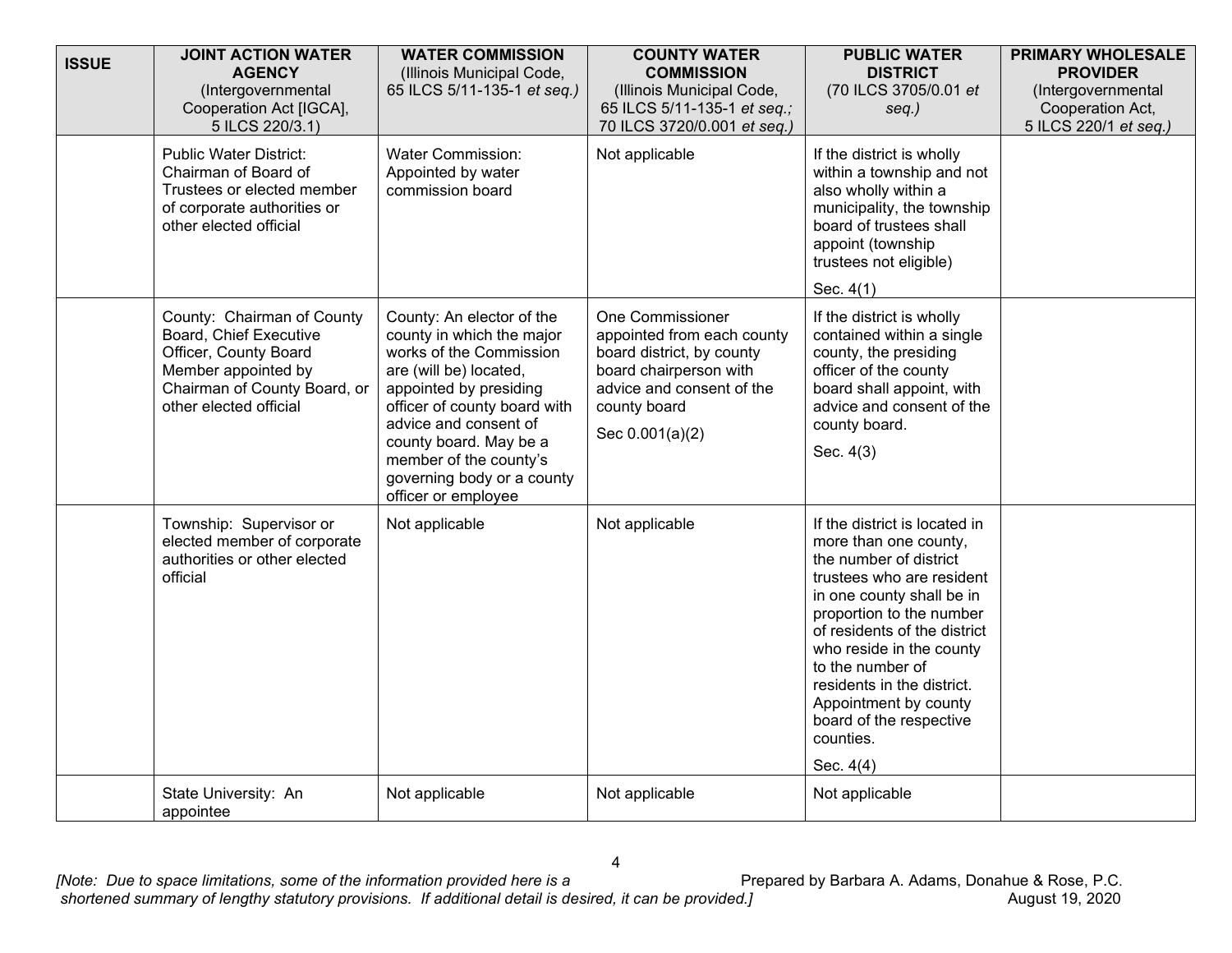| <b>ISSUE</b>                    | <b>JOINT ACTION WATER</b><br><b>AGENCY</b><br>(Intergovernmental                                                                                                                  | <b>WATER COMMISSION</b><br>(Illinois Municipal Code,<br>65 ILCS 5/11-135-1 et seq.)                                                                                           | <b>COUNTY WATER</b><br><b>COMMISSION</b><br>(Illinois Municipal Code,                                                                                                                                                                                                  | <b>PUBLIC WATER</b><br><b>DISTRICT</b><br>(70 ILCS 3705/0.01 et                                                                                                                          | <b>PRIMARY WHOLESALE</b><br><b>PROVIDER</b><br>(Intergovernmental |
|---------------------------------|-----------------------------------------------------------------------------------------------------------------------------------------------------------------------------------|-------------------------------------------------------------------------------------------------------------------------------------------------------------------------------|------------------------------------------------------------------------------------------------------------------------------------------------------------------------------------------------------------------------------------------------------------------------|------------------------------------------------------------------------------------------------------------------------------------------------------------------------------------------|-------------------------------------------------------------------|
|                                 | Cooperation Act [IGCA],<br>5 ILCS 220/3.1)                                                                                                                                        |                                                                                                                                                                               | 65 ILCS 5/11-135-1 et seq.;<br>70 ILCS 3720/0.001 et seq.)                                                                                                                                                                                                             | seq.)                                                                                                                                                                                    | Cooperation Act,<br>5 ILCS 220/1 et seq.)                         |
| <b>Alternates</b>               | For all members except State<br>Universities, may be<br>authorized in Inter-<br>governmental Agreement.<br>IGCA, Sec. 3.1(b)                                                      | None                                                                                                                                                                          | None                                                                                                                                                                                                                                                                   | None                                                                                                                                                                                     |                                                                   |
| Bylaws/<br><b>Rules</b>         | General power of Board of<br>Directors to adopt bylaws,<br>rules and regulations<br>IGCA, Sec. 3.1(b)                                                                             | General power of Board of<br>Commissioners to adopt<br>rules of procedure<br>Sec. 11-135-3                                                                                    | General power of Board of<br>Commissioners to adopt<br>rules of proceeding<br>Sec. $2(c)$                                                                                                                                                                              | General power of Board<br>of Trustees to manage all<br><b>District affairs</b><br>Sec. 5                                                                                                 |                                                                   |
| Voting                          | Each Director has one vote.<br>IGCA, Sec. 3.1(b)                                                                                                                                  | Each Commissioner has<br>one vote                                                                                                                                             | Each Commissioner has one<br>vote                                                                                                                                                                                                                                      | Each trustee has one<br>vote                                                                                                                                                             |                                                                   |
| Term                            | Term of Directors to be<br>provided in Intergovernmental<br>Agreement.                                                                                                            | Six-year terms, to be<br>staggered by lots drawn at<br>formation of Commission                                                                                                | Six-year terms, to be<br>staggered by lots drawn at<br>formation of Commission                                                                                                                                                                                         | Five-year terms, to be<br>staggered by appointing<br>authority                                                                                                                           |                                                                   |
|                                 | IGCA, Sec. 3.1(b)                                                                                                                                                                 | Sec. 11-135-2                                                                                                                                                                 | Sec. 0.001(c)                                                                                                                                                                                                                                                          | Sec. 4, 4.1                                                                                                                                                                              |                                                                   |
| <b>BOARD</b><br><b>OFFICERS</b> | Chairman (who must be a<br>Director) and such others as<br>provided in the<br>Intergovernmental<br>Agreement.<br>Board of Directors to elect all<br>officers<br>IGCA, Sec. 3.1(b) | Chairman (who must be a<br>Commissioner), and a clerk<br>and treasurer (who need<br>not be commissioners)<br>Board of Commissioners to<br>elect all officers<br>Sec. 11-135-3 | Chairman appointed by<br>home county board chair,<br>with advice and consent of<br>county board<br>Vice-Chairman appointed by<br>and from those<br>commissioners appointed by<br>municipal mayors<br>Sec 0.001(a)(1), (3)                                              | Chairman and Vice-<br>Chairman (who must be a<br>Trustee), and Secretary<br>and Treasurer (neither of<br>whom may be a Trustee).<br>Board of Trustees to elect<br>all officers<br>Sec. 5 | Not applicable                                                    |
|                                 |                                                                                                                                                                                   |                                                                                                                                                                               | Clerk & treasurer (who need<br>not be commissioners)<br>appointed by Board of<br>Commissioners; general<br>manager, finance director<br>and treasurer appointments<br>subject to advice and<br>consent of county board of<br>home county<br>Sec. 11-135-3; Sec. 0.001a |                                                                                                                                                                                          |                                                                   |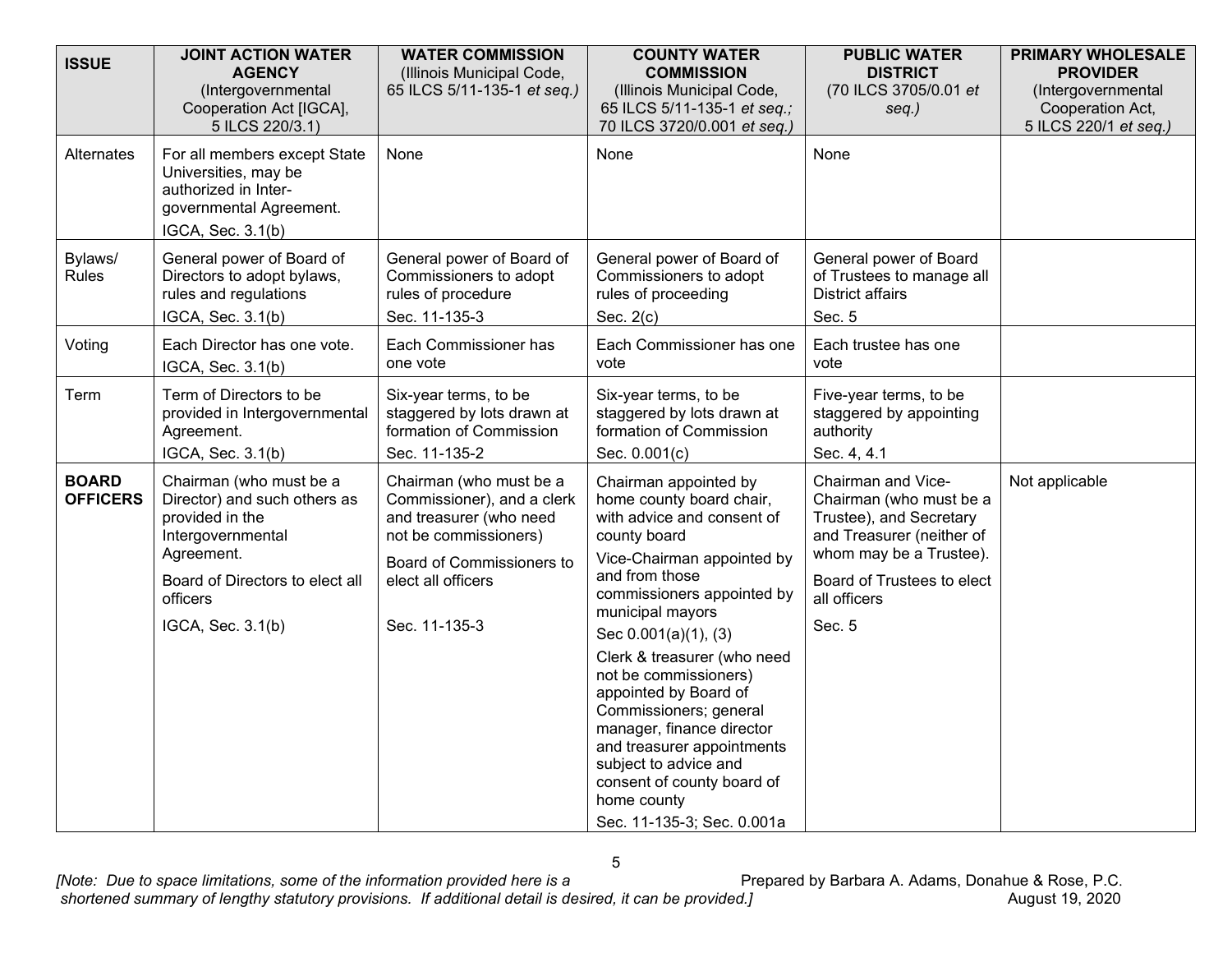| <b>ISSUE</b>                                                  | <b>JOINT ACTION WATER</b><br><b>AGENCY</b><br>(Intergovernmental<br>Cooperation Act [IGCA],<br>5 ILCS 220/3.1)                                                                                                             | <b>WATER COMMISSION</b><br>(Illinois Municipal Code,<br>65 ILCS 5/11-135-1 et seq.)                                                | <b>COUNTY WATER</b><br><b>COMMISSION</b><br>(Illinois Municipal Code,<br>65 ILCS 5/11-135-1 et seq.;<br>70 ILCS 3720/0.001 et seq.)                                                                  | <b>PUBLIC WATER</b><br><b>DISTRICT</b><br>(70 ILCS 3705/0.01 et<br>seq.)                                                                                                                                                                   | <b>PRIMARY WHOLESALE</b><br><b>PROVIDER</b><br>(Intergovernmental<br>Cooperation Act,<br>5 ILCS 220/1 et seq.) |
|---------------------------------------------------------------|----------------------------------------------------------------------------------------------------------------------------------------------------------------------------------------------------------------------------|------------------------------------------------------------------------------------------------------------------------------------|------------------------------------------------------------------------------------------------------------------------------------------------------------------------------------------------------|--------------------------------------------------------------------------------------------------------------------------------------------------------------------------------------------------------------------------------------------|----------------------------------------------------------------------------------------------------------------|
| <b>EXECU-</b><br><b>TIVE COM-</b><br><b>MITTEE</b><br>Members | Municipal manager or other<br>elected or appointed official of<br>each member; designated by<br>ordinance or other official<br>action of that member's<br>corporate authorities                                            | Not applicable                                                                                                                     | Not applicable                                                                                                                                                                                       | Not applicable                                                                                                                                                                                                                             |                                                                                                                |
| How<br>established                                            | Intergovernmental Agreement<br>may provide for an Executive<br>Committee and powers and<br>duties of Committee<br>IGCA, Sec. 3.1(b)                                                                                        | Not applicable                                                                                                                     | Not applicable                                                                                                                                                                                       | Not applicable                                                                                                                                                                                                                             |                                                                                                                |
| <b>LAND</b><br><b>WITHIN</b><br><b>ENTITY</b>                 | Territory of the JAWA is all of<br>the land within the corporate<br>boundaries of all of its<br>members other than counties,<br>for which only service areas<br>are included in territory<br>ICGA, Sec. 3.1(c), (e)(4)(ii) | Territory of the Commission<br>is all of the land within the<br>corporate boundaries of all<br>of its members<br>Sec. 11-135-3     | Territory of the Commission<br>is all of the land within the<br>"home county"; within<br>corporate boundaries of all<br>of its members (with some<br>excluded units of<br>government)<br>Sec. $2(b)$ | Territory of the District set<br>by Court that reviews<br>petition to create District                                                                                                                                                      |                                                                                                                |
| Adding<br>Land                                                | Territory of the JAWA<br>expands when county<br>member expands its service<br>area or any of its other<br>members add territory<br>ICGA, Sec.3.1(c)                                                                        | Territory of the Commission<br>continues to align with the<br>territory of its members<br>when they add territory<br>Sec. 11-135-3 | Territory of the Commission<br>continues to align with<br>territory of its members<br>when they add territory<br>Sec. $2(b)$                                                                         | Petition to add territory<br>follow similar process to<br>creation of District;<br>petition to court and<br>hearing, if court finds the<br>territory complies with the<br>Act, then 2/3 of District<br>trustees must approve<br>Sec. 26-28 |                                                                                                                |
| Removing<br>Land                                              | Territory of the JAWA is<br>reduced if land disconnects<br>from a member entity or a<br>member withdraws or a<br>county service area becomes<br>smaller<br>ICGA, Sec. 3.1(c)                                               | Territory is removed if<br>municipality withdraws<br>Sec. 11-135-9                                                                 | Territory is removed if<br>municipality withdraws<br>Sec. 11-135-9                                                                                                                                   | Petition to disconnect to<br>court by owners of<br>property meeting certain<br>standards; court holds<br>hearing and can order<br>disconnection, subject to<br>payment on any<br>outstanding bonds<br>Sec. 28.1                            |                                                                                                                |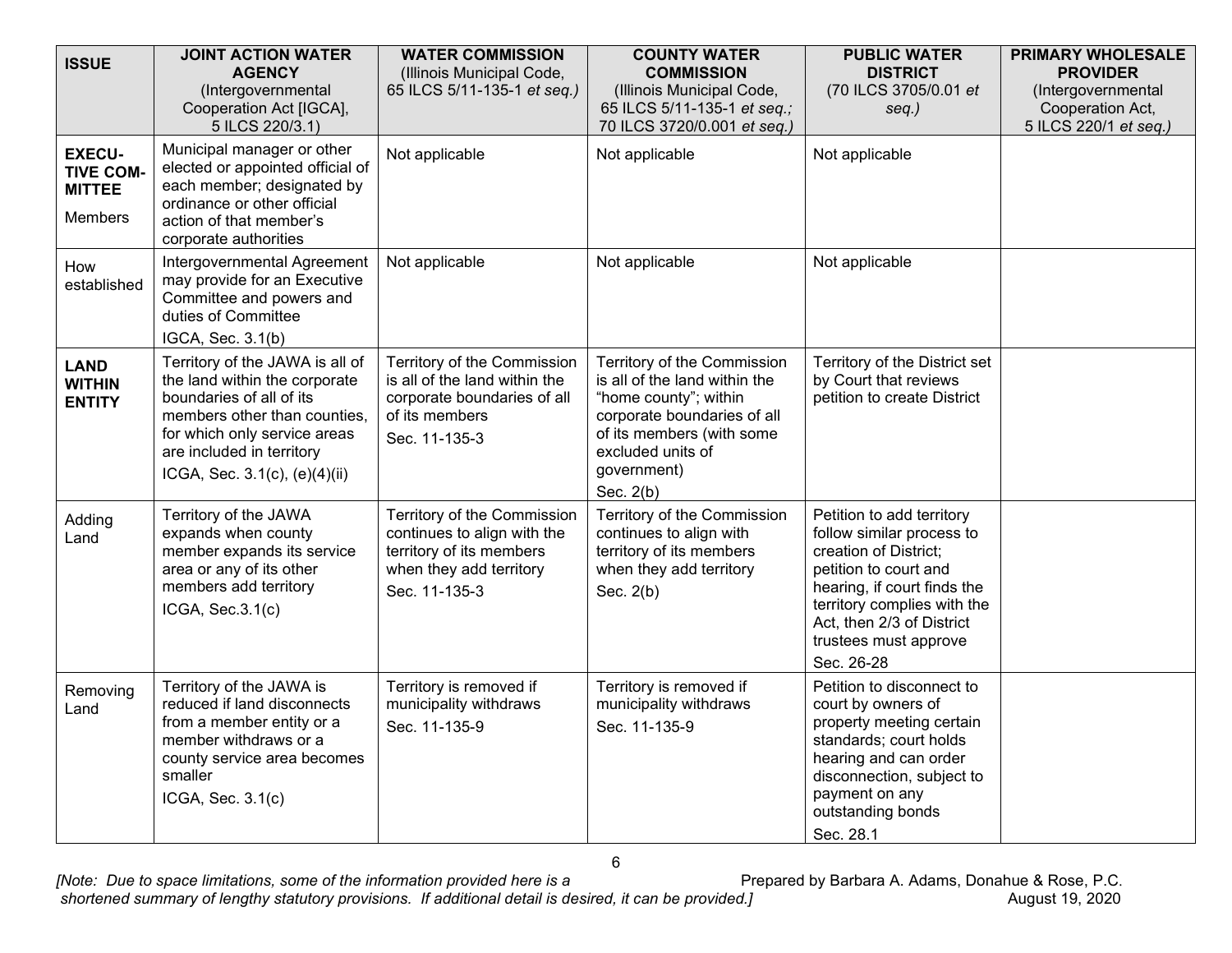| <b>ISSUE</b>                                                                            | <b>JOINT ACTION WATER</b>                                                                                                                                                                                                                                                                                                                                                                                                                                                                         | <b>WATER COMMISSION</b>                                                                                                                                                                                                                                                                                                                 | <b>COUNTY WATER</b>                                                                                                                                                                                                                                                                                                                     | <b>PUBLIC WATER</b>                                                                                                                                                                                                                                                                                                                                                                                                                                                                                                                                                                                                                                  | <b>PRIMARY WHOLESALE</b>                                                                                                                                                                                                                                                 |
|-----------------------------------------------------------------------------------------|---------------------------------------------------------------------------------------------------------------------------------------------------------------------------------------------------------------------------------------------------------------------------------------------------------------------------------------------------------------------------------------------------------------------------------------------------------------------------------------------------|-----------------------------------------------------------------------------------------------------------------------------------------------------------------------------------------------------------------------------------------------------------------------------------------------------------------------------------------|-----------------------------------------------------------------------------------------------------------------------------------------------------------------------------------------------------------------------------------------------------------------------------------------------------------------------------------------|------------------------------------------------------------------------------------------------------------------------------------------------------------------------------------------------------------------------------------------------------------------------------------------------------------------------------------------------------------------------------------------------------------------------------------------------------------------------------------------------------------------------------------------------------------------------------------------------------------------------------------------------------|--------------------------------------------------------------------------------------------------------------------------------------------------------------------------------------------------------------------------------------------------------------------------|
|                                                                                         | <b>AGENCY</b><br>(Intergovernmental                                                                                                                                                                                                                                                                                                                                                                                                                                                               | (Illinois Municipal Code,<br>65 ILCS 5/11-135-1 et seq.)                                                                                                                                                                                                                                                                                | <b>COMMISSION</b><br>(Illinois Municipal Code,                                                                                                                                                                                                                                                                                          | <b>DISTRICT</b><br>(70 ILCS 3705/0.01 et                                                                                                                                                                                                                                                                                                                                                                                                                                                                                                                                                                                                             | <b>PROVIDER</b><br>(Intergovernmental                                                                                                                                                                                                                                    |
|                                                                                         | Cooperation Act [IGCA],                                                                                                                                                                                                                                                                                                                                                                                                                                                                           |                                                                                                                                                                                                                                                                                                                                         | 65 ILCS 5/11-135-1 et seq.;                                                                                                                                                                                                                                                                                                             | seq.)                                                                                                                                                                                                                                                                                                                                                                                                                                                                                                                                                                                                                                                | Cooperation Act,                                                                                                                                                                                                                                                         |
|                                                                                         | 5 ILCS 220/3.1)                                                                                                                                                                                                                                                                                                                                                                                                                                                                                   |                                                                                                                                                                                                                                                                                                                                         | 70 ILCS 3720/0.001 et seq.)                                                                                                                                                                                                                                                                                                             |                                                                                                                                                                                                                                                                                                                                                                                                                                                                                                                                                                                                                                                      | 5 ILCS 220/1 et seq.)                                                                                                                                                                                                                                                    |
| <b>ACQUISI-</b><br><b>TION OF</b><br><b>WATER</b><br><b>SUPPLY</b><br>Water<br>Purchase | JAWA has power to purchase<br>water supply on take or pay<br>basis for term not greater<br>than 50 years. The purchase<br>contract may provide that if<br>one member defaults on its<br>share under the contract with<br>supplier, one or more of the<br>remaining purchasers shall<br>be required to pay for all or a<br>portion of the amount on<br>which there is default.<br>ICGA, Sec. 3.1(d)                                                                                                | Commission may acquire,<br>by purchase or<br>construction, and operate a<br>common source of supply<br>of water on a take or pay<br>basis. If one member<br>defaults, one or more of the<br>remaining purchasers shall<br>be required to pay all or a<br>portion of the amount on<br>which there is default.<br>Sec. 11-135-1, 11-135-8 | Commission may acquire, by<br>purchase or construction,<br>and operate a common<br>source of supply of water on<br>a take or pay basis. If one<br>member defaults, one or<br>more of the remaining<br>purchasers shall be required<br>to pay all or a portion of the<br>amount on which there is<br>default.<br>Sec. 11-135-1, 11-135-8 | District may enter into<br>contracts to purchase a<br>supply of water, for a<br>term not more than 40<br>years<br>Sec. 11                                                                                                                                                                                                                                                                                                                                                                                                                                                                                                                            | Municipalities and<br>counties have various<br>statutory (and home rule)<br>powers to purchase<br>water.                                                                                                                                                                 |
| Joint<br>Water-<br>works or<br>Water<br>Supply<br>System                                | JAWA may plan, construct,<br>improve, extend, acquire,<br>finance, operate, maintain<br>and contract for a joint<br>waterworks or water supply<br>system, including facilities for<br>receiving, storing and<br>transmitting water from any<br>source to supply members<br>and county service areas and<br>other public agencies,<br>persons, or corporations.<br>JAWA facilities may be<br>located within or without the<br>corporate limits of any<br>member municipality.<br>ICGA, Sec. 3.1(c) | Commission may acquire,<br>by purchase or<br>construction, and operate a<br>waterworks system on a<br>take or pay basis. If one<br>member defaults, one or<br>more of the remaining<br>purchasers shall be<br>required to pay all or a<br>portion of the amount on<br>which there is default.<br>Sec. 11-135-1, 11-135-8                | Commission may acquire, by<br>purchase or construction,<br>and operate a waterworks<br>system on a take or pay<br>basis. If one member<br>defaults, one or more of the<br>remaining purchasers shall<br>be required to pay all or a<br>portion of the amount on<br>which there is default.<br>Sec. 11-135-1, 11-135-8                   | District may construct or<br>acquire, by purchase or<br>otherwise, and maintain,<br>operate, manage and<br>extend waterworks<br>properties, including<br>wells, springs, streams or<br>any other sort of water<br>supply, pumping<br>equipment, treatment or<br>purification plants,<br>distribution mains,<br>cisterns, reservoirs, fire<br>protection equipment and<br>other equipment; but may<br>not operate distribution<br>system within a city,<br>village or incorporated<br>town within the district,<br>except as provided by the<br>Act.<br>District may purchase,<br>lease, or otherwise<br>acquire any part of<br>waterworks of a city, | Ownership of water<br>transmission mains and<br>other facilities may be<br>established in water<br>purchase and sale<br>agreement; ownership<br>may depend on the<br>statutory or home rule<br>authority relied upon by<br>the wholesaler and the<br>purchasing parties. |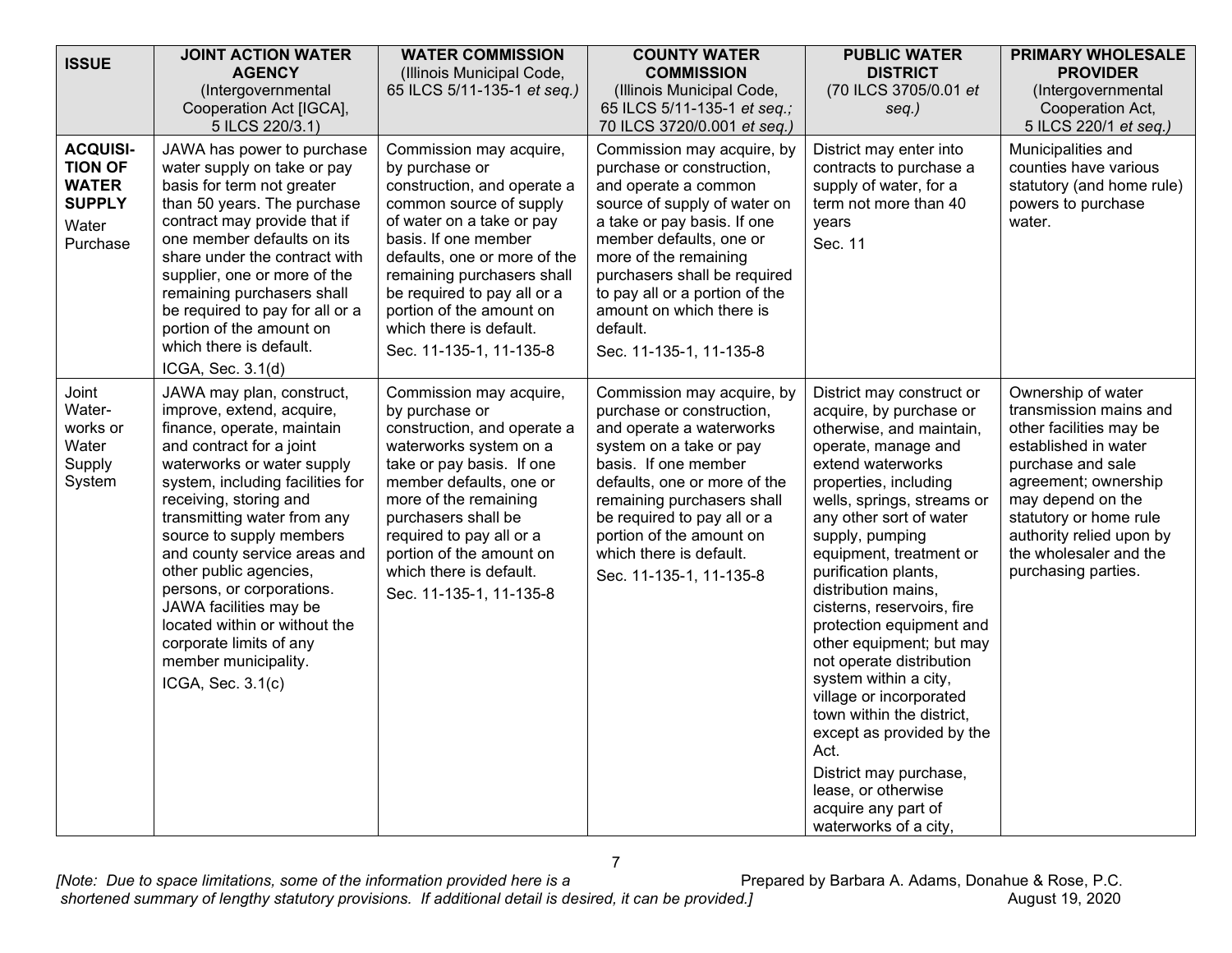| <b>ISSUE</b>                                       | <b>JOINT ACTION WATER</b>                                                                                                                                                                                                                                                                                                                                                                                                                                                                                                                                                                                                                                                                                                                                                    | <b>WATER COMMISSION</b>                                                                                                                                                                                                                                                                                                                                                                                                                                                                                                                                                                                                                                                                                                                                       | <b>COUNTY WATER</b>                                                                                                                                                                                                                                                                                                                                                                                                                                                                                                                                                                                                                                                                                                                                                                                                                          | <b>PUBLIC WATER</b>                                                                                                                                                                                                                                                                                                                                                                                                                                                                              | <b>PRIMARY WHOLESALE</b>                                                                         |
|----------------------------------------------------|------------------------------------------------------------------------------------------------------------------------------------------------------------------------------------------------------------------------------------------------------------------------------------------------------------------------------------------------------------------------------------------------------------------------------------------------------------------------------------------------------------------------------------------------------------------------------------------------------------------------------------------------------------------------------------------------------------------------------------------------------------------------------|---------------------------------------------------------------------------------------------------------------------------------------------------------------------------------------------------------------------------------------------------------------------------------------------------------------------------------------------------------------------------------------------------------------------------------------------------------------------------------------------------------------------------------------------------------------------------------------------------------------------------------------------------------------------------------------------------------------------------------------------------------------|----------------------------------------------------------------------------------------------------------------------------------------------------------------------------------------------------------------------------------------------------------------------------------------------------------------------------------------------------------------------------------------------------------------------------------------------------------------------------------------------------------------------------------------------------------------------------------------------------------------------------------------------------------------------------------------------------------------------------------------------------------------------------------------------------------------------------------------------|--------------------------------------------------------------------------------------------------------------------------------------------------------------------------------------------------------------------------------------------------------------------------------------------------------------------------------------------------------------------------------------------------------------------------------------------------------------------------------------------------|--------------------------------------------------------------------------------------------------|
|                                                    | <b>AGENCY</b>                                                                                                                                                                                                                                                                                                                                                                                                                                                                                                                                                                                                                                                                                                                                                                | (Illinois Municipal Code,                                                                                                                                                                                                                                                                                                                                                                                                                                                                                                                                                                                                                                                                                                                                     | <b>COMMISSION</b>                                                                                                                                                                                                                                                                                                                                                                                                                                                                                                                                                                                                                                                                                                                                                                                                                            | <b>DISTRICT</b>                                                                                                                                                                                                                                                                                                                                                                                                                                                                                  | <b>PROVIDER</b>                                                                                  |
|                                                    | (Intergovernmental                                                                                                                                                                                                                                                                                                                                                                                                                                                                                                                                                                                                                                                                                                                                                           | 65 ILCS 5/11-135-1 et seq.)                                                                                                                                                                                                                                                                                                                                                                                                                                                                                                                                                                                                                                                                                                                                   | (Illinois Municipal Code,                                                                                                                                                                                                                                                                                                                                                                                                                                                                                                                                                                                                                                                                                                                                                                                                                    | (70 ILCS 3705/0.01 et                                                                                                                                                                                                                                                                                                                                                                                                                                                                            | (Intergovernmental                                                                               |
|                                                    | Cooperation Act [IGCA],                                                                                                                                                                                                                                                                                                                                                                                                                                                                                                                                                                                                                                                                                                                                                      |                                                                                                                                                                                                                                                                                                                                                                                                                                                                                                                                                                                                                                                                                                                                                               | 65 ILCS 5/11-135-1 et seq.;                                                                                                                                                                                                                                                                                                                                                                                                                                                                                                                                                                                                                                                                                                                                                                                                                  | seq.)                                                                                                                                                                                                                                                                                                                                                                                                                                                                                            | Cooperation Act,                                                                                 |
|                                                    | 5 ILCS 220/3.1)                                                                                                                                                                                                                                                                                                                                                                                                                                                                                                                                                                                                                                                                                                                                                              |                                                                                                                                                                                                                                                                                                                                                                                                                                                                                                                                                                                                                                                                                                                                                               | 70 ILCS 3720/0.001 et seq.)                                                                                                                                                                                                                                                                                                                                                                                                                                                                                                                                                                                                                                                                                                                                                                                                                  |                                                                                                                                                                                                                                                                                                                                                                                                                                                                                                  | 5 ILCS 220/1 et seq.)                                                                            |
|                                                    |                                                                                                                                                                                                                                                                                                                                                                                                                                                                                                                                                                                                                                                                                                                                                                              |                                                                                                                                                                                                                                                                                                                                                                                                                                                                                                                                                                                                                                                                                                                                                               |                                                                                                                                                                                                                                                                                                                                                                                                                                                                                                                                                                                                                                                                                                                                                                                                                                              | village, incorporated<br>town, or private<br>corporation which<br>owns/operates a<br>waterworks system within<br>the District or partially<br>within and partially<br>without the District.<br>Sec. 1, 12, 41                                                                                                                                                                                                                                                                                    |                                                                                                  |
| <b>SERVICE</b><br><b>OPTIONS</b><br>Water<br>Sales | JAWA has power to sell water<br>to any person, corporation or<br>public agency in contracts<br>with terms not exceeding 50<br>years.<br>JAWA statute does not<br>authorize provision of water<br>service within a municipality<br>or within 1 mile or less of<br>corporate limits of a<br>municipality that operates a<br>public water supply without<br>written consent of that<br>municipality.<br>Contracts may provide that<br>payments by public agencies<br>to JAWA are solely from<br>waterworks or waterworks/-<br>sewerage system revenues of<br>that agency.<br>Obligations to pay are not<br>"indebtedness of public<br>agency" for purpose of any<br>statutory or constitutional<br>limitation. No prior<br>appropriation required.<br>IGCA, Sec. 3.1(d), (e)(7) | Commission has power to<br>sell water to the<br>municipalities and water<br>commissions that created it<br>in contracts with terms not<br>exceeding 50 years.<br>Statute also allows sales to<br>any municipality, political<br>subdivision, private person<br>or corporation, and to<br>construct water<br>transmission and<br>distribution lines within 25-<br>mile radius outside<br>corporate limits of<br>members. Municipalities<br>within 25-mile radius that<br>do not desire to own or<br>operate a waterworks<br>system may request that<br>commission serve them;<br>commission may determine<br>whether it is in interest of<br>public interest and public<br>health and best interest of<br>the Commission to do so.<br>Sec. 11-135-3, 11-135-8. | Commission has power to<br>sell water to the<br>municipalities and water<br>commissions that created it<br>in contracts with terms not<br>exceeding 50 years.<br>Statute also allows sales to<br>any municipality, political<br>subdivision, private person<br>or corporation, and to<br>construct water transmission<br>and distribution lines within<br>25-mile radius outside<br>corporate limits of members.<br>Municipalities within 25-mile<br>radius that do not desire to<br>own or operate a waterworks<br>system may request that<br>commission serve them;<br>commission may determine<br>whether it is in interest of<br>public interest and public<br>health and best interest of<br>the Commission to do so.<br>Sec. 11-135-3, 11-135-8<br>Commission also must<br>serve:<br>any "included unit"<br>municipality that requests | District has power to<br>contract, including to<br>furnish a supply of water<br>for the distribution system<br>of any city, village or<br>incorporated town within<br>the District's boundaries.<br>District may also contract<br>to supply water to any<br>city, village or<br>incorporated town or<br>other area outside the<br>District if merely<br>incidental to maintenance<br>and operation of its<br>waterworks properties to<br>benefit the District's<br>inhabitants<br>Sec. 2, 19, 20 | Municipalities and<br>counties can identify<br>statutory (or home rule)<br>powers to sell water. |

8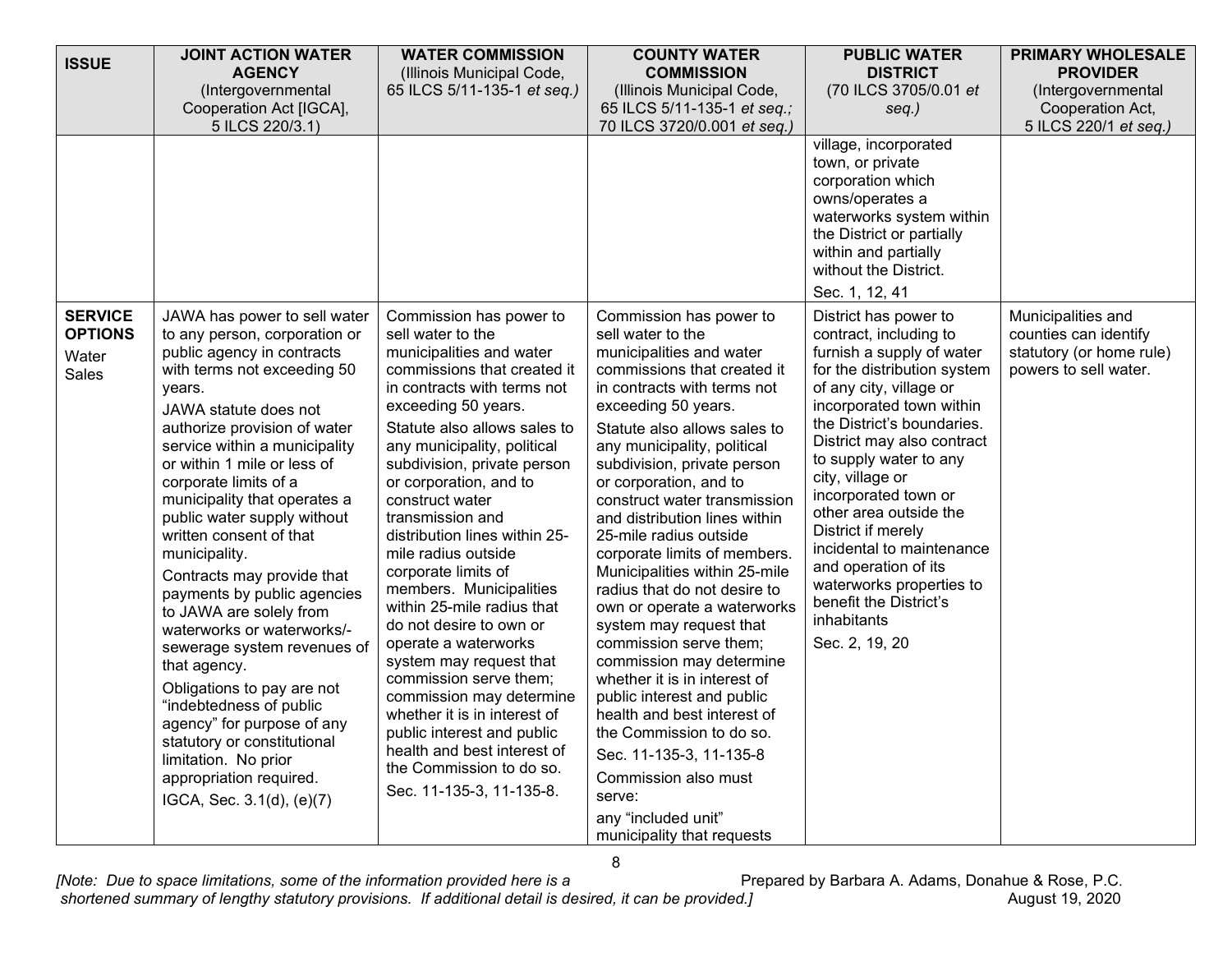| <b>ISSUE</b>                                    | <b>JOINT ACTION WATER</b>                                                                                                                                                                                                                                                                                           | <b>WATER COMMISSION</b>     | <b>COUNTY WATER</b>                                                                                                                                                                                                                                                                                                      | <b>PUBLIC WATER</b>   | <b>PRIMARY WHOLESALE</b>                                                                                                                  |
|-------------------------------------------------|---------------------------------------------------------------------------------------------------------------------------------------------------------------------------------------------------------------------------------------------------------------------------------------------------------------------|-----------------------------|--------------------------------------------------------------------------------------------------------------------------------------------------------------------------------------------------------------------------------------------------------------------------------------------------------------------------|-----------------------|-------------------------------------------------------------------------------------------------------------------------------------------|
|                                                 | <b>AGENCY</b>                                                                                                                                                                                                                                                                                                       | (Illinois Municipal Code,   | <b>COMMISSION</b>                                                                                                                                                                                                                                                                                                        | <b>DISTRICT</b>       | <b>PROVIDER</b>                                                                                                                           |
|                                                 | (Intergovernmental                                                                                                                                                                                                                                                                                                  | 65 ILCS 5/11-135-1 et seq.) | (Illinois Municipal Code,                                                                                                                                                                                                                                                                                                | (70 ILCS 3705/0.01 et | (Intergovernmental                                                                                                                        |
|                                                 | Cooperation Act [IGCA],                                                                                                                                                                                                                                                                                             |                             | 65 ILCS 5/11-135-1 et seq.;                                                                                                                                                                                                                                                                                              | seq.)                 | Cooperation Act,                                                                                                                          |
|                                                 | 5 ILCS 220/3.1)                                                                                                                                                                                                                                                                                                     |                             | 70 ILCS 3720/0.001 et seq.)                                                                                                                                                                                                                                                                                              |                       | 5 ILCS 220/1 et seq.)                                                                                                                     |
|                                                 |                                                                                                                                                                                                                                                                                                                     |                             | water, up to its IDNR<br>allocation limit                                                                                                                                                                                                                                                                                |                       |                                                                                                                                           |
|                                                 |                                                                                                                                                                                                                                                                                                                     |                             | unincorporated areas found<br>to have tainted or<br>contaminated water supply<br>Sec. $2(b)$                                                                                                                                                                                                                             |                       |                                                                                                                                           |
| <b>FINANC-</b><br><b>ING</b>                    | JAWA may issue for<br>corporate purposes, in<br>amount not to exceed 5.75%                                                                                                                                                                                                                                          | Not applicable              | Commission may issue for<br>corporate purposes, in an<br>amount not to exceed 5.75%                                                                                                                                                                                                                                      | Not applicable        | Provider of water may<br>issue general obligation<br>bonds (if home rule,                                                                 |
| General<br>Obligation<br>Bonds/<br><b>Notes</b> | of aggregate value of taxable<br>property within participating<br>municipalities, public water<br>districts, townships, and<br>county service areas within a<br>member county; maximum<br>40-year term. Requires<br>referendum of voters in<br>participating Service Area of<br><b>JAWA</b><br>ICGA, Sec. 3.1(e)(4) |                             | of aggregate value of<br>taxable property within<br>commission territory (all of<br>home county other than<br>"excluded units" and all parts<br>of municipalities that are<br>"included units" located<br>outside the home county),<br>maximum 40-year term.<br>Referendum of voters in<br>participating municipalities. |                       | without referendum) to<br>finance waterworks<br>system and seek to<br>recover shares of cost<br>from wholesale<br>customers of the system |
|                                                 |                                                                                                                                                                                                                                                                                                                     |                             | Also may issue bonds<br>backed by 1/4 of 1% sales<br>tax, which must be approved<br>be referendum.<br>Sec. 2(d), 4, 5                                                                                                                                                                                                    |                       |                                                                                                                                           |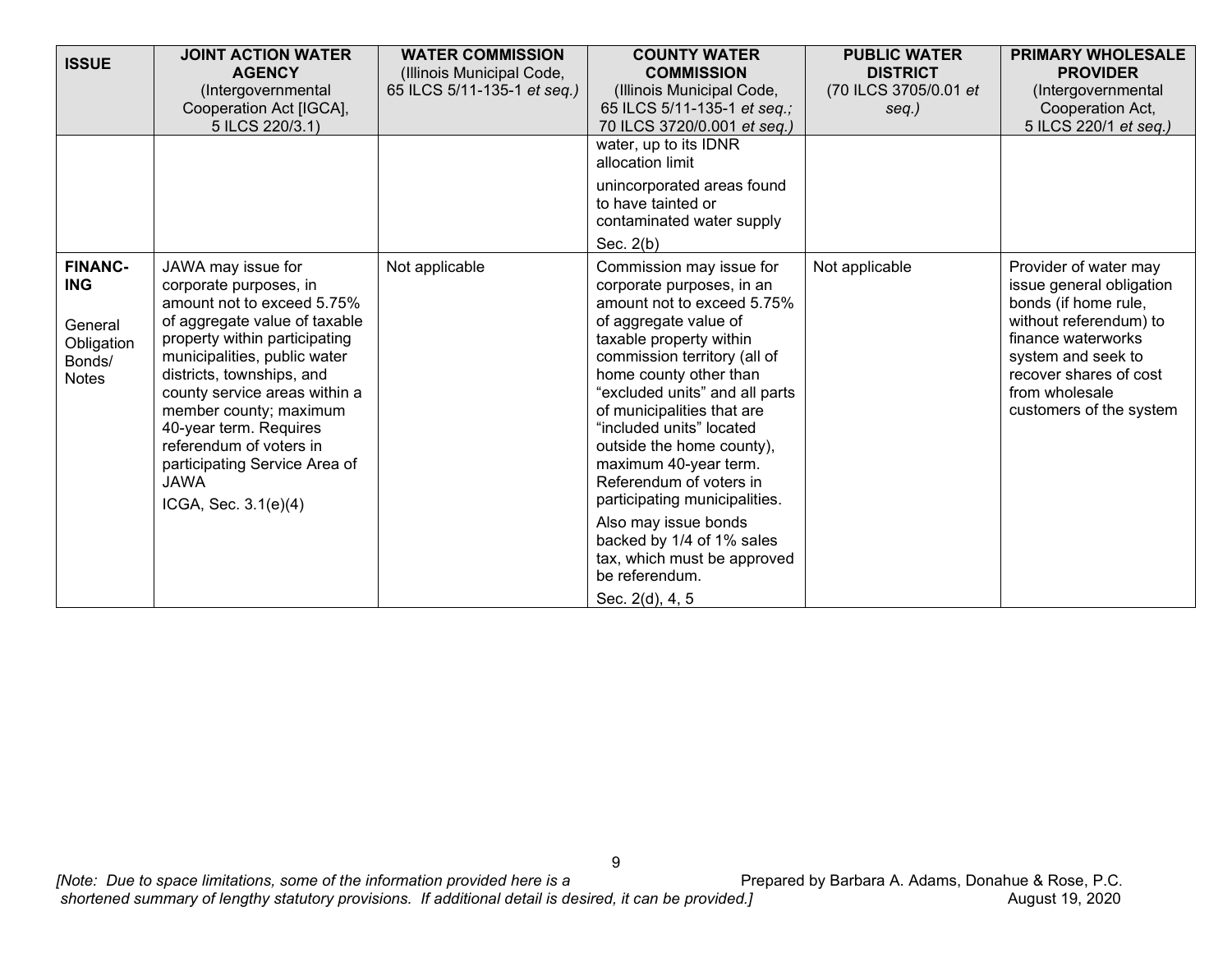| <b>ISSUE</b>                      | <b>JOINT ACTION WATER</b><br><b>AGENCY</b><br>(Intergovernmental<br>Cooperation Act [IGCA],<br>5 ILCS 220/3.1)                                                                                                                                                                                                                                                                                                                                                                                                   | <b>WATER COMMISSION</b><br>(Illinois Municipal Code,<br>65 ILCS 5/11-135-1 et seq.)                                                                                                                                                                                                                                                                                                                                                                                                                                                                              | <b>COUNTY WATER</b><br><b>COMMISSION</b><br>(Illinois Municipal Code,<br>65 ILCS 5/11-135-1 et seq.;<br>70 ILCS 3720/0.001 et seq.)                                                                                                                                                                                                                                                                                                                                                                                                                              | <b>PUBLIC WATER</b><br><b>DISTRICT</b><br>(70 ILCS 3705/0.01 et<br>$seq.$ )                                                                                                                                                                                                                                                                                 | <b>PRIMARY WHOLESALE</b><br><b>PROVIDER</b><br>(Intergovernmental<br>Cooperation Act,<br>5 ILCS 220/1 et seq.)                                                     |
|-----------------------------------|------------------------------------------------------------------------------------------------------------------------------------------------------------------------------------------------------------------------------------------------------------------------------------------------------------------------------------------------------------------------------------------------------------------------------------------------------------------------------------------------------------------|------------------------------------------------------------------------------------------------------------------------------------------------------------------------------------------------------------------------------------------------------------------------------------------------------------------------------------------------------------------------------------------------------------------------------------------------------------------------------------------------------------------------------------------------------------------|------------------------------------------------------------------------------------------------------------------------------------------------------------------------------------------------------------------------------------------------------------------------------------------------------------------------------------------------------------------------------------------------------------------------------------------------------------------------------------------------------------------------------------------------------------------|-------------------------------------------------------------------------------------------------------------------------------------------------------------------------------------------------------------------------------------------------------------------------------------------------------------------------------------------------------------|--------------------------------------------------------------------------------------------------------------------------------------------------------------------|
| Revenue<br>Bonds/<br><b>Notes</b> | JAWA may issue (max. 50<br>years) to pay for:<br>Costs of constructing,<br>acquiring, improving or<br>extending a joint waterworks<br>or water supply system<br>Other expenses incident to or<br>incurred in connection with<br>same<br>Repaying advances<br>Interest on bonds or notes<br>Financial, legal,<br>administrative and other<br>expenses for bonds or notes<br>Costs of insuring payment<br>Debt service reserve<br>Paying, refunding or<br>redeeming JAWA bonds or<br>notes<br>IGCA, Sec. 3.1(e)(1) | Commission may issue<br>(max. 50 years) to pay for:<br>Developing, acquiring,<br>constructing, extending or<br>improving a waterworks<br>system or common source<br>of supply of water<br>Funding or refunding of<br>principal of, redemption<br>premium, and interest on<br>bonds<br>Interest to one year after<br>completion of system<br>Payment of engineering,<br>legal and other expenses<br>Establish or increase<br>reserves<br><b>Working Capital</b><br>Payment of all other<br>costs/expenses to carry out<br>its corporate purposes<br>Sec. 11-135-4 | Commission may issue<br>(max. 50 years) to pay for:<br>Developing, acquiring,<br>constructing, extending or<br>improving a waterworks<br>system or common source of<br>supply of water<br>Funding or refunding of<br>principal of, redemption<br>premium, and interest on<br>bonds<br>Interest to one year after<br>completion of system<br>Payment of engineering,<br>legal and other expenses<br>Establish or increase<br>reserves<br><b>Working Capital</b><br>Payment of all other<br>costs/expenses to carry out<br>its corporate purposes<br>Sec. 11-135-4 | District may issue to pay<br>for:<br>Acquisition, improvement<br>and extension of<br>waterworks properties<br>Reimbursing or paying<br>costs of creating the<br><b>District</b><br>Principal and interest on<br>bonds<br>Depreciation fund<br>payments<br>Sec. 13, 16<br>Also may issue to pay for<br>waterworks and<br>sewerage properties<br>Sec. 23a-23f | Provider of water may<br>issue revenue bonds to<br>finance waterworks<br>system and seek to<br>recover shares of cost<br>from wholesale<br>customers of the system |
| Rates and<br>Charges              | JAWA may establish fees and<br>charges for purchase of water<br>from it or use of its facilities.<br>IGCA, Sec. 3.1(d)                                                                                                                                                                                                                                                                                                                                                                                           | Commission may establish<br>rates and charges for<br>purchase of water from it;<br>statute requires specific<br>costs to be included as<br>elements of rates/charges<br>Sec. 11-135-5                                                                                                                                                                                                                                                                                                                                                                            | Commission may establish<br>rates and charges for<br>purchase of water from it,<br>subject to limits set forth in<br>Sec. 0.02<br>Sec. 11-135-5                                                                                                                                                                                                                                                                                                                                                                                                                  | District may establish<br>rates and charges for<br>purchase of water and<br>water service<br>Sec. 12, 22, 23                                                                                                                                                                                                                                                | Provider entity will<br>establish rates and<br>charges                                                                                                             |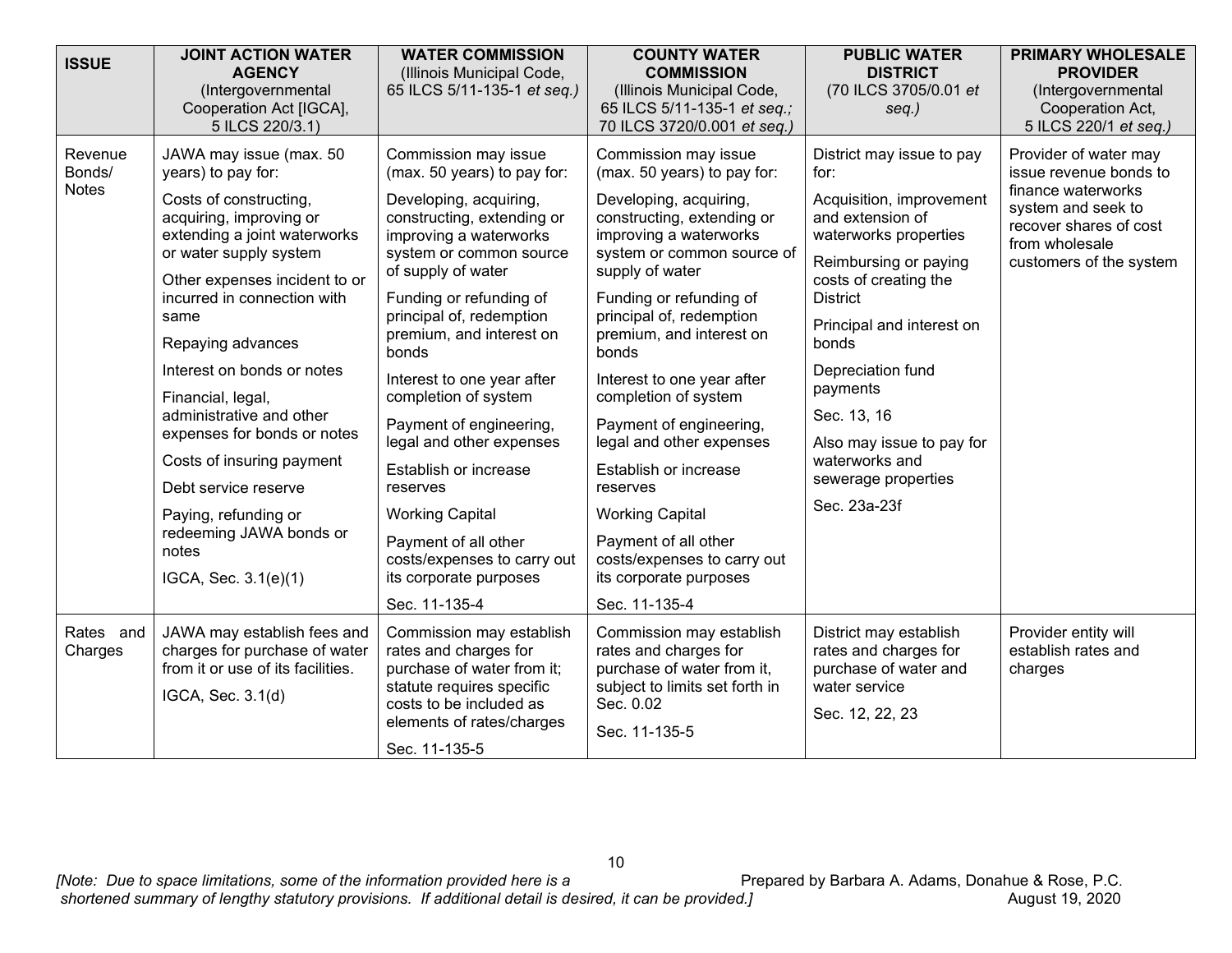| <b>ISSUE</b>                                                                                      | <b>JOINT ACTION WATER</b><br><b>AGENCY</b><br>(Intergovernmental<br>Cooperation Act [IGCA],<br>5 ILCS 220/3.1)                                                                                                                                                                                                                              | <b>WATER COMMISSION</b><br>(Illinois Municipal Code,<br>65 ILCS 5/11-135-1 et seq.)                                                                                                                                                            | <b>COUNTY WATER</b><br><b>COMMISSION</b><br>(Illinois Municipal Code,<br>65 ILCS 5/11-135-1 et seq.;<br>70 ILCS 3720/0.001 et seq.)                                                                                                         | <b>PUBLIC WATER</b><br><b>DISTRICT</b><br>(70 ILCS 3705/0.01 et<br>$seq.$ )                                                                             | <b>PRIMARY WHOLESALE</b><br><b>PROVIDER</b><br>(Intergovernmental<br>Cooperation Act,<br>5 ILCS 220/1 et seq.) |
|---------------------------------------------------------------------------------------------------|---------------------------------------------------------------------------------------------------------------------------------------------------------------------------------------------------------------------------------------------------------------------------------------------------------------------------------------------|------------------------------------------------------------------------------------------------------------------------------------------------------------------------------------------------------------------------------------------------|---------------------------------------------------------------------------------------------------------------------------------------------------------------------------------------------------------------------------------------------|---------------------------------------------------------------------------------------------------------------------------------------------------------|----------------------------------------------------------------------------------------------------------------|
| <b>PROPER-</b><br><b>TY</b><br><b>RIGHTS</b><br><b>Real Estate</b><br>and<br>Personal<br>Property | JAWA has right to acquire,<br>hold, sell, lease (as lessor or<br>lessee), transfer or dispose of<br>real or personal property (or<br>interests in same), and<br>provide for use of same by<br>member municipalities, public<br>water districts, townships or<br>counties [State universities<br>notably absent]<br>ICGA, Sec. $3.1(c)(iii)$ | Commission has right to<br>acquire, hold, sell, lease (as<br>lessor or lessee), transfer<br>or dispose of real or<br>personal property (or<br>interests in same)<br>Sec. 11-135-6                                                              | Commission has right to<br>acquire, hold, sell, lease (as<br>lessor or lessee), transfer or<br>dispose of real or personal<br>property (or interests in<br>same)<br>Sec. 11-135-6                                                           | District has right to<br>acquire and hold real and<br>personal property and to<br>sell and dispose of<br>property no longer<br>needed.<br>Sec. 2, 8, 11 | Provider will acquire real<br>estate, permits or other<br>approvals to construct<br>the necessary facilities   |
| Eminent<br>Domain                                                                                 | Members may exercise<br>eminent domain powers for<br>JAWA purposes on JAWA<br>request and convey to JAWA<br>and be reimbursed by JAWA<br>for same.<br>IGCA, Sec. 3.1(c)                                                                                                                                                                     | Commission may exercise<br>eminent domain powers for<br>construction or acquisition<br>of any waterworks<br>properties, improvements<br>or extensions or mains,<br>pumping stations,<br>reservoirs and other<br>appurtenances<br>Sec. 11-135-6 | Commission may exercise<br>eminent domain powers for<br>construction or acquisition of<br>any waterworks properties,<br>improvements or extensions<br>or mains, pumping stations,<br>reservoirs and other<br>appurtenances<br>Sec. 11-135-6 | District may exercise<br>eminent domain powers<br>to acquire real estate and<br>waterworks<br>Sec. 8, 12.5                                              | In some instances, there<br>is power to exercise<br>eminent domain outside<br>of municipal boundaries          |
| Tax<br>Exempt                                                                                     | All property, income and<br>receipts of, or transactions<br>by, a JAWA are exempt from<br>all taxation to the same extent<br>as if it were that of the<br>members.<br>IGCA, Sec. 3.1(c)                                                                                                                                                     | Not addressed in Municipal<br>Code; look to Revenue<br>Code                                                                                                                                                                                    | Not addressed in Municipal<br>Code; look to Revenue Code                                                                                                                                                                                    | Not addressed in<br>District's Act, look to<br>Revenue Code                                                                                             | Look to Revenue Code                                                                                           |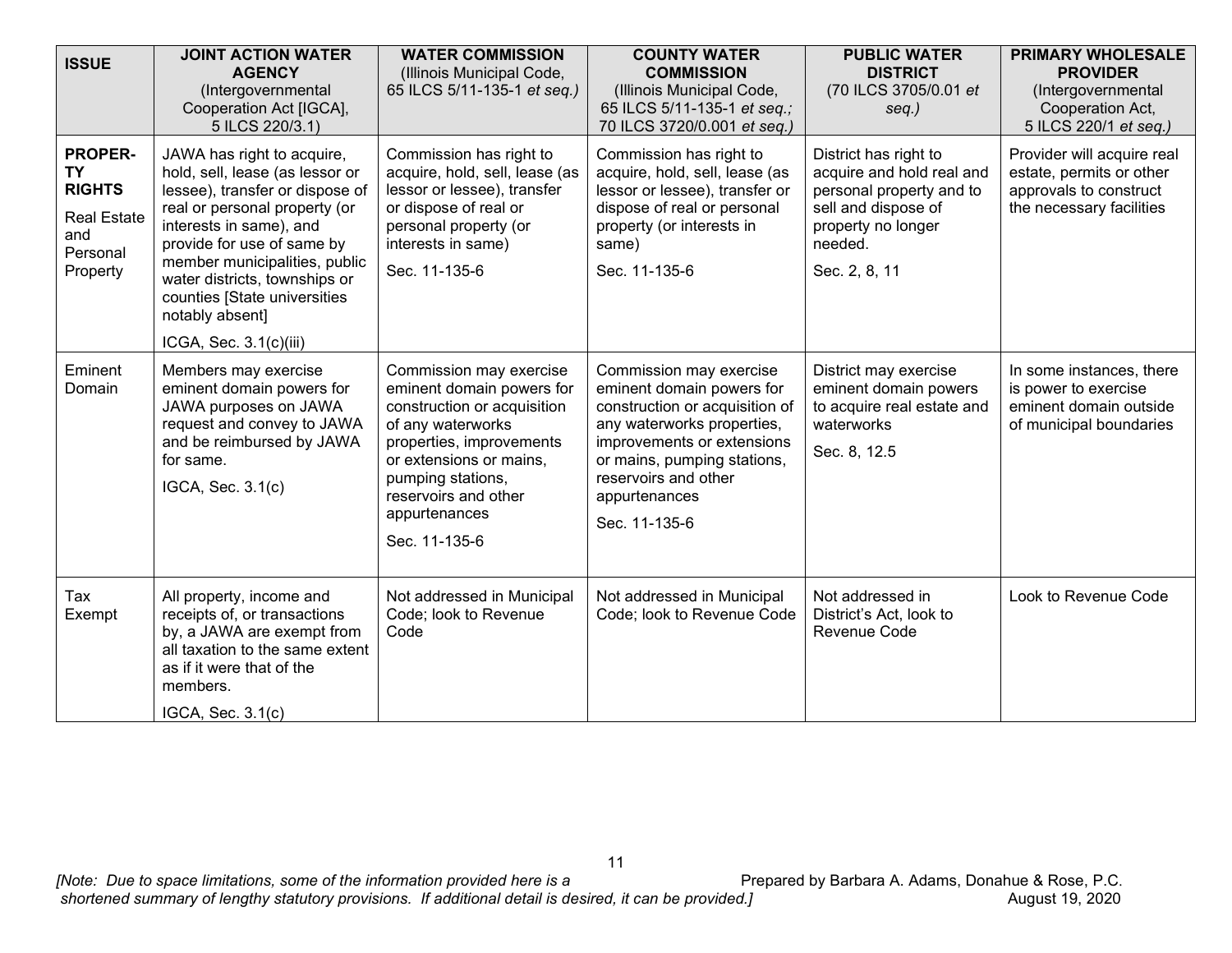| <b>ISSUE</b>                                                   | <b>JOINT ACTION WATER</b><br><b>AGENCY</b><br>(Intergovernmental<br>Cooperation Act [IGCA],<br>5 ILCS 220/3.1)                                                                                                                                                                                                                                                                   | <b>WATER COMMISSION</b><br>(Illinois Municipal Code,<br>65 ILCS 5/11-135-1 et seq.)                                                                                                                                                                                                                                                                                                           | <b>COUNTY WATER</b><br><b>COMMISSION</b><br>(Illinois Municipal Code,<br>65 ILCS 5/11-135-1 et seq.;<br>70 ILCS 3720/0.001 et seq.)                                                                                                                                                                                                                                                                | <b>PUBLIC WATER</b><br><b>DISTRICT</b><br>(70 ILCS 3705/0.01 et<br>seq.)                                                                                                                                                                                                                                                                                                                                                                                                            | PRIMARY WHOLESALE<br><b>PROVIDER</b><br>(Intergovernmental<br>Cooperation Act,<br>5 ILCS 220/1 et seq.)                                                            |
|----------------------------------------------------------------|----------------------------------------------------------------------------------------------------------------------------------------------------------------------------------------------------------------------------------------------------------------------------------------------------------------------------------------------------------------------------------|-----------------------------------------------------------------------------------------------------------------------------------------------------------------------------------------------------------------------------------------------------------------------------------------------------------------------------------------------------------------------------------------------|----------------------------------------------------------------------------------------------------------------------------------------------------------------------------------------------------------------------------------------------------------------------------------------------------------------------------------------------------------------------------------------------------|-------------------------------------------------------------------------------------------------------------------------------------------------------------------------------------------------------------------------------------------------------------------------------------------------------------------------------------------------------------------------------------------------------------------------------------------------------------------------------------|--------------------------------------------------------------------------------------------------------------------------------------------------------------------|
| Use of<br>Other<br>Public<br>Property<br>and Rights-<br>of-Way | Not provided                                                                                                                                                                                                                                                                                                                                                                     | Right to construct, maintain,<br>alter and extend<br>Commission water mains<br>as a proper use of<br>highways, along, upon,<br>under and across<br>highways, streets, alleys, or<br>public ground in the state,<br>including those in<br>municipalities, so as not to<br>inconvenience public use.<br>60-day notice required; no<br>fees may be charged to<br>Commission<br>Sec. 11-135-7     | Right to construct, maintain,<br>alter and extend<br>Commission water mains as<br>a proper use of highways,<br>along highways, streets,<br>alleys, or public ground in<br>the state, including those in<br>municipalities, so as not to<br>inconvenience public use.<br>60-day notice required; no<br>fees may be charged to<br>Commission<br>Sec. 11-135-7                                        | Right to construct,<br>maintain, alter and extend<br>District water mains as a<br>proper use of highways,<br>along highways, streets,<br>alleys, or public ground of<br>the state, including those<br>in municipalities, so as<br>not to inconvenience<br>public use. Also right to<br>construct, maintain and<br>operate conduit, water<br>pipes, wholly or partially<br>buried or otherwise, in,<br>upon, and along any<br>lands owned by State<br>under public waters.<br>Sec. 9 | Permits, approvals and<br>agreements to use public<br>property and rights-of-<br>ways of other<br>governmental units and<br>agencies would need to<br>be obtained. |
| <b>REGULA-</b><br><b>TORY</b><br><b>OVER-</b><br><b>SIGHT</b>  | JAWA statute is silent on the<br>following issues, some of<br>which are covered elsewhere<br>in state law:<br>State Freedom from ICC<br>Freedom from DNR<br>No Other Significant<br>Oversight<br>Local Express Zoning Code<br>Exemption<br><b>Express Building Code</b><br>Exemption<br>Express Freedom from Other<br>Regulation<br>There is case law on some of<br>these issues | Commission statute is silent<br>on the following issues,<br>some of which are covered<br>elsewhere in state law:<br>State Freedom from ICC<br>Freedom from DNR<br>No Other Significant<br>Oversight<br>Local Express Zoning Code<br>Exemption<br><b>Express Building Code</b><br>Exemption<br><b>Express Freedom from</b><br>Other Regulation<br>There is case law on some<br>of these issues | Commission statutes are<br>silent on the following<br>issues, some of which are<br>covered elsewhere in state<br>law:<br>State Freedom from ICC<br>Freedom from DNR<br>No Other Significant<br>Oversight<br>Local Express Zoning Code<br>Exemption<br><b>Express Building Code</b><br>Exemption<br>Express Freedom from<br><b>Other Regulation</b><br>There is case law on some<br>of these issues | District's Act is silent on<br>the following issues,<br>some of which are<br>covered elsewhere in<br>state law:<br>State Freedom from ICC<br>Freedom from DNR<br>No Other Significant<br>Oversight<br><b>Local Express Zoning</b><br>Code Exemption<br><b>Express Building Code</b><br>Exemption<br><b>Express Freedom from</b><br><b>Other Regulation</b><br>There is case law on<br>some of these issues                                                                          | Treated the same as any<br>other municipal project                                                                                                                 |